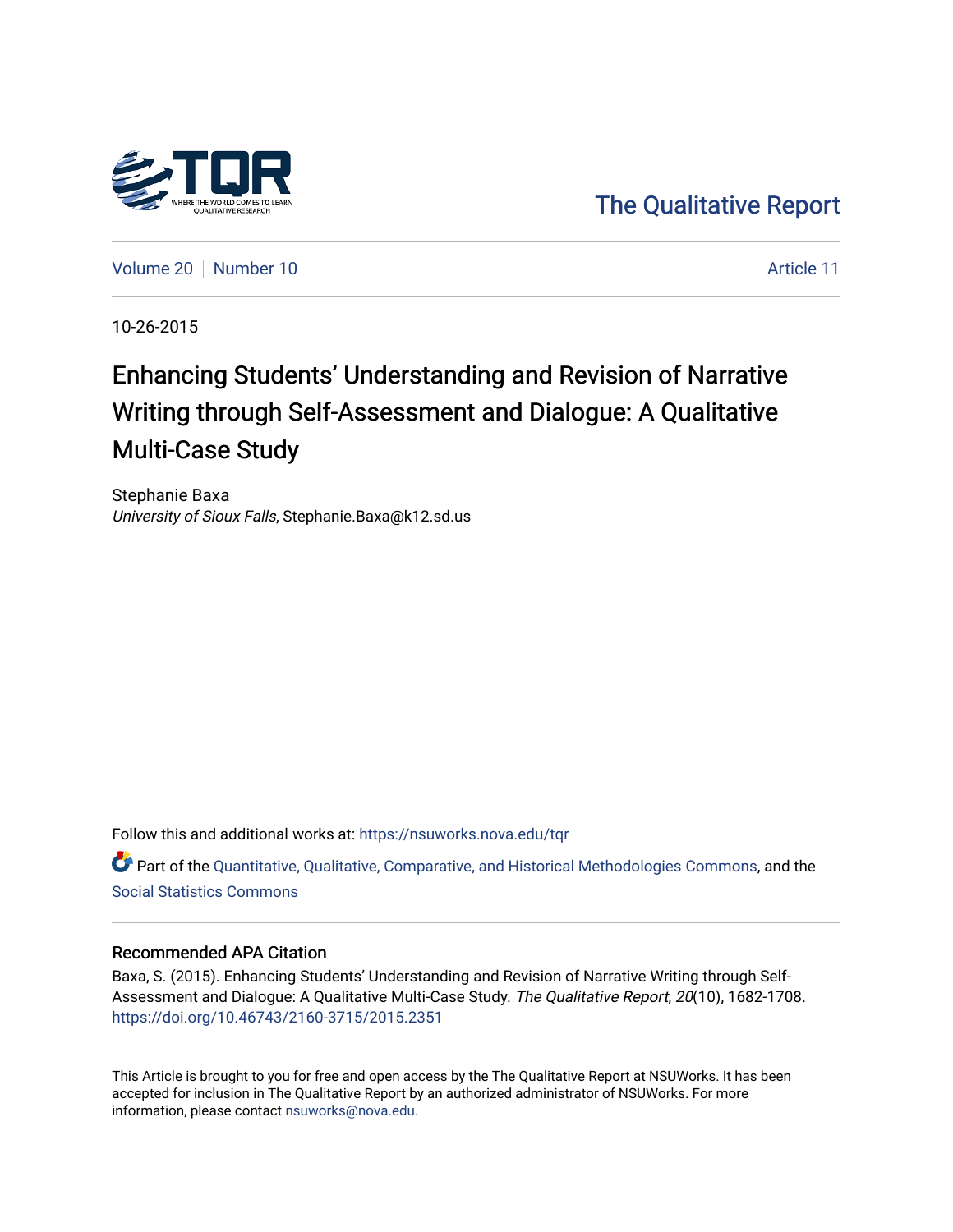# **Qualitative Research Graduate Certificate** Indulge in Culture Exclusively Online . 18 Credits

**LEARN MORE** 

# Enhancing Students' Understanding and Revision of Narrative Writing through Self-Assessment and Dialogue: A Qualitative Multi-Case Study

# Abstract

With students losing hope when faced with challenges in the classroom, daily student-involved formative assessment that contributes to a growth mindset is essential. Through self-assessment and dialogue, students can generate feedback used for improvement of their writing, and teachers can give feedback that fosters self-efficacy. The purpose of this qualitative multi-case study was to explore the growth of fifth-grade writers as they participated in self-assessment, writing conferences with their teacher, and story revision. Research questions focused on students' ability to explain learning targets and strengths and weaknesses of their writing and their ability to revise their writing. The participants, two male and one female, were randomly chosen from the teacher/researcher's fifth-grade classroom in a large public school in the Midwest. Data sources included audio-recorded interviews and writing conferences, studentwritten work and self-assessments, and teacher assessments and notes. Self-assessment and dialogue with the teacher served as tools for providing feedback to the student and the teacher. Throughout implementation of the instructional strategies, students were able to talk about the learning targets and the strengths and weaknesses of their writing and were motivated and able to revise their writing. Limitations of the study included the length of the study and diversity of participants. Suggestions for future research included exploring ways to elicit more student feedback and the impact of teacher language during writing conferences on the self-efficacy of students.

### Keywords

Case Study, Dialogue, Feedback, Formative Assessment, Growth Mindset, Qualitative Research, Self-Assessment, Writing, Writing Conferences

### Creative Commons License



This work is licensed under a [Creative Commons Attribution-Noncommercial-Share Alike 4.0 License](https://creativecommons.org/licenses/by-nc-sa/4.0/).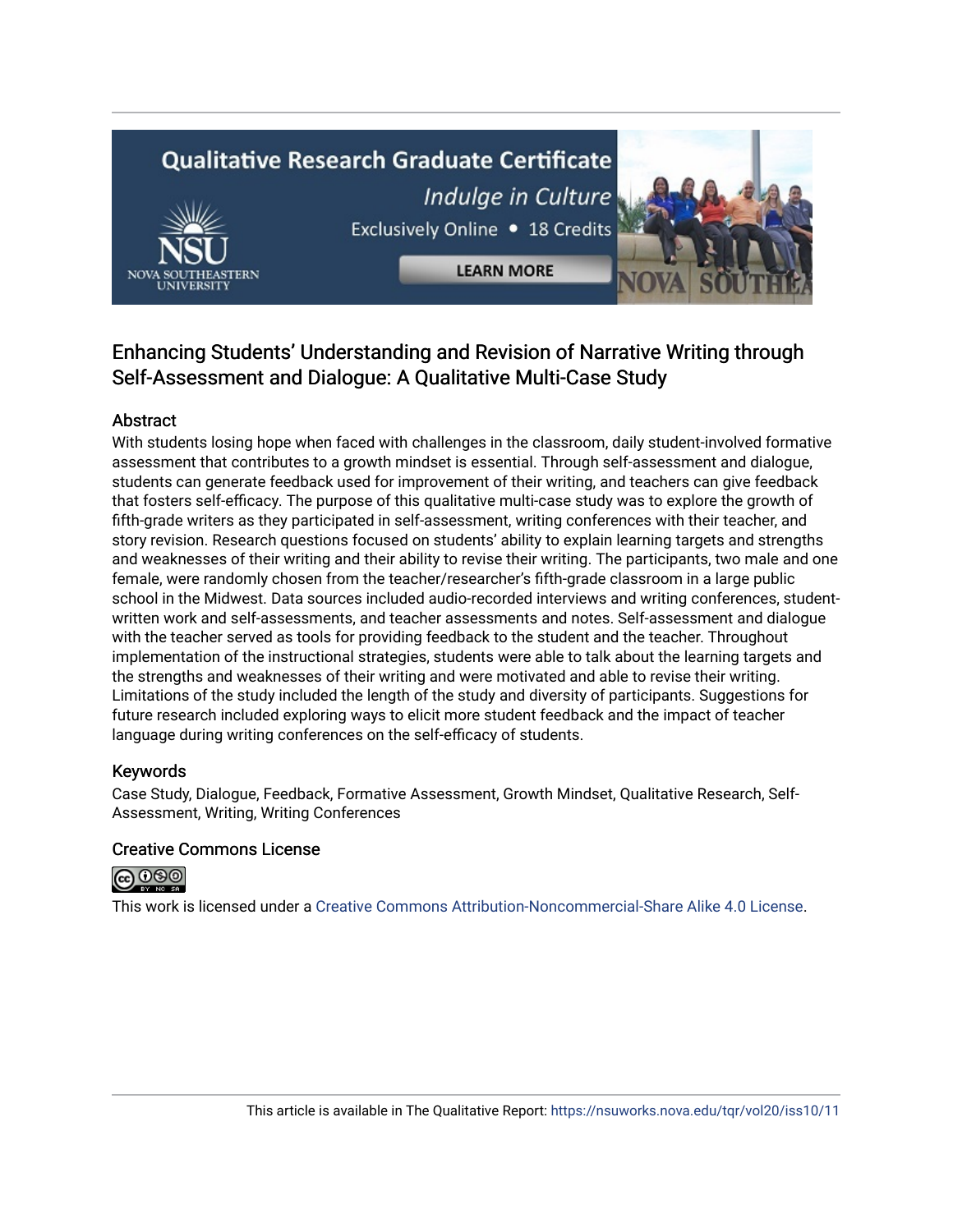

# **Enhancing Students' Understanding and Revision of Narrative Writing through Self-Assessment and Dialogue: A Qualitative Multi-Case Study**

Stephanie Baxa

University of Sioux Falls, Sioux Falls, South Dakota, USA

*With students losing hope when faced with challenges in the classroom, daily student-involved formative assessment that contributes to a growth mindset is essential. Through self-assessment and dialogue, students can generate feedback used for improvement of their writing, and teachers can give feedback that fosters self-efficacy. The purpose of this qualitative multi-case study was to explore the growth of fifth-grade writers as they participated in selfassessment, writing conferences with their teacher, and story revision. Research questions focused on students' ability to explain learning targets and strengths and weaknesses of their writing and their ability to revise their writing. The participants, two male and one female, were randomly chosen from the teacher/researcher's fifth-grade classroom in a large public school in the Midwest. Data sources included audio-recorded interviews and writing conferences, student-written work and self-assessments, and teacher assessments and notes. Self-assessment and dialogue with the teacher served as tools for providing feedback to the student and the teacher. Throughout implementation of the instructional strategies, students were able to talk about the learning targets and the strengths and weaknesses of their writing and were motivated and able to revise their writing. Limitations of the study included the length of the study and diversity of participants. Suggestions for future research included exploring ways to elicit more student feedback and the impact of teacher language during writing conferences on the self-efficacy of students. Keywords: Case Study, Dialogue, Feedback, Formative Assessment, Growth Mindset, Qualitative Research, Self-Assessment, Writing, Writing Conferences*

A goal of one particular teacher has been to provide more feedback to her students about their reading and writing. Throughout the first months of the school year, she has worked hard to meet with each student for one-on-one reading and writing conferences. During the third month of school, at a parent-teacher conference, she and the parents of one of her students listen as the student, Noah, reads his personal narrative. Then the teacher shows the student and parents the rubric she used to score Noah's narrative. Noah leans forward to hear what his teacher has to say about his writing. The teacher realizes that, although she has given Noah feedback, it has not been enough. This is the first time Noah has seen and heard a thorough, specific description of how his writing shows the traits of quality narrative writing. This is the first time he has heard a thorough description of the strengths of his writing and of the areas he needs to improve. And now the narrative writing unit is done. The teacher thinks how powerful it would have been for Noah to hear this specific, descriptive feedback while he was working on the narrative draft. What if the teacher had provided the students with the rubric before they wrote their narratives? What if she had involved the students in creating the rubric? What if she had invited students to use the rubric to assess their drafts of writing and to set goals for improving their drafts?

Students need to feel ownership of learning goals (Hattie, 2009), and, according to the theory of constructivism, they must take an active role in the learning process (Tracey  $\&$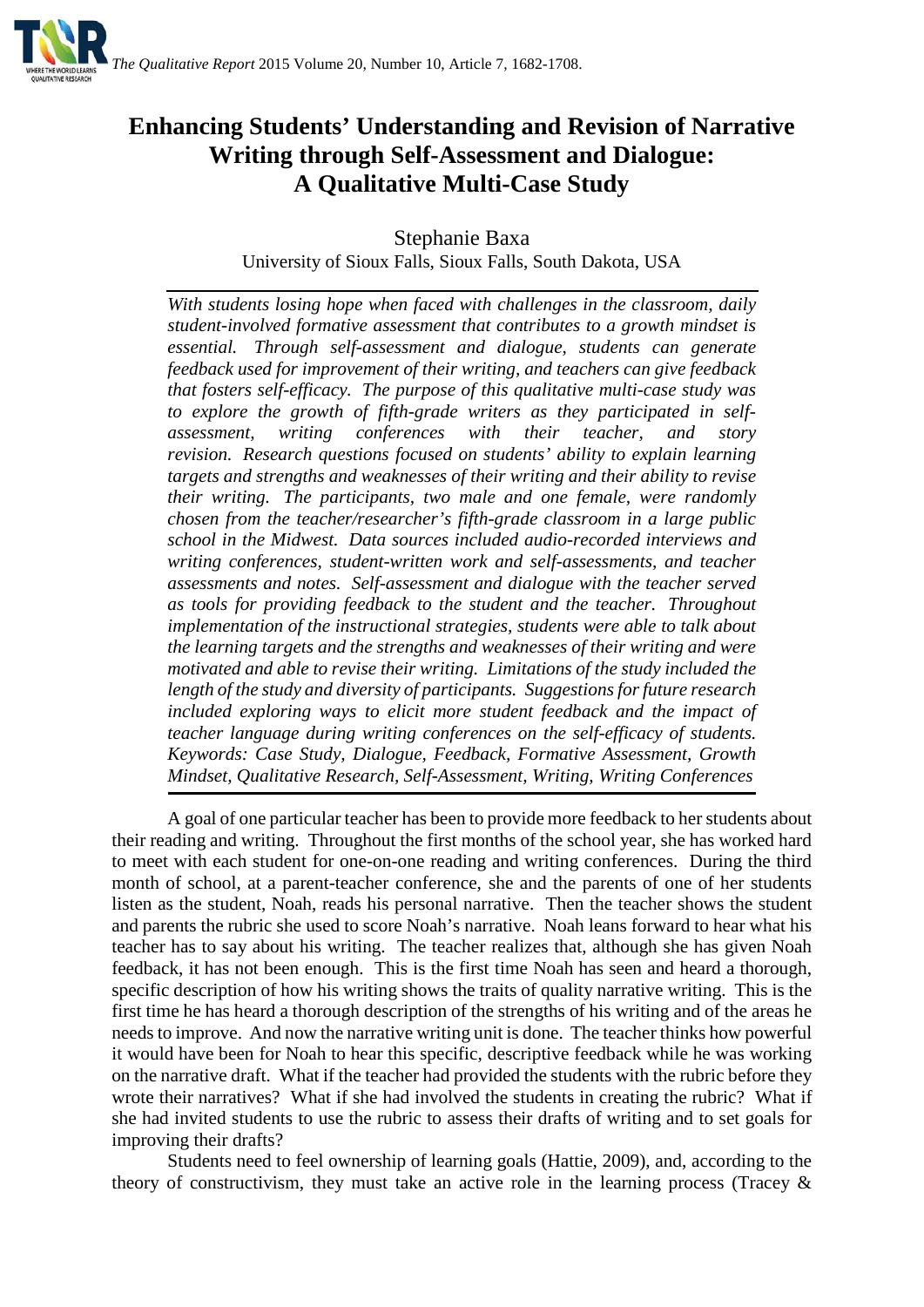Morrow, 2006, p. 47). The teacher/researcher in the present study wondered how much more her students could learn about writing and wondered how much her students' writing might improve if she were to involve students in assessment and in provision of feedback throughout the learning process.

Too often, students do not receive enough feedback throughout the learning process. Teachers are setting goals for students and are failing to communicate clearly to students about these goals. They ask students to write stories, and the students do not know what constitutes a quality narrative. Furthermore, teachers ask students to revise their stories, and students simply copy their first drafts and call them final drafts, making few or no improvements.

The purpose of the present study was to explore whether the instructional practice of rubric-referenced self-assessment and dialogue with the teacher throughout the writing process enhanced feedback and promoted the ability of fifth grade students to explain the learning targets for writing, set goals, and revise their writing. The study examined the following questions: How will the instructional practice under investigation enhance fifth grade students' understanding of the learning targets for writing and the strengths and weaknesses of their writing in relation to the learning targets? How will the instructional practice under investigation enhance fifth grade students' ability to generate feedback with the teacher and set goals for improvement of their writing? How will the instructional practice under investigation promote fifth grade students' ability to revise and improve their writing? How will the researcher's perception of the instructional practice under investigation change? Prior to the study, the teacher/researcher believed rubric-referenced self-assessment and dialogue with the teacher would enhance the feedback process and promote fifth grade students' ability to explain learning targets, identify the strengths and weaknesses of their writing, set goals, and revise their writing.

While this study focused on the use of self-assessment with fifth-grade students, it may be of interest to teachers at all levels as self-assessment with a rubric may be used in elementary school, middle school, high school, undergraduate school, and graduate school. Students at all levels participate in the writing process, and teachers at all levels look for ways they can provide feedback and use formative assessment effectively.

At the time of this study, the teacher/researcher had taught 16 years, teaching fifth grade for the majority of those years. Throughout her teaching experience, she found one-on-one reading and writing conferences with students allowed for dialogue that helped students improve their work. When she noticed students reflecting on their reading and writing and working hard to improve it, the teacher/researcher started paying close attention to the teacher language she used during reading and writing conferences. She noticed, when she asked students to talk about their reading and writing, they had a lot to say, and she believed asking students to reflect and set goals helped them take ownership of their learning.

As part of a university's masters' program, the teacher/researcher had the opportunity to do qualitative research in her fifth-grade classroom. Throughout the masters' program, she read books in which authors discussed the impact of teacher language on students' expectations of themselves and the importance of feedback focused on students' effort (Brookhart, 2008; Dweck, 2006: Johnston, 2012). Then she learned, according to Hattie (2009), students' own expectations of themselves as learners are one of the greatest influences on student learning. Therefore, the teacher/researcher wondered how she might impact her students' own expectations of themselves in the classroom.

The teacher/researcher became interested in self-assessment of writing after her fifth grade students participated in self-assessment of oral reading fluency. In the fluency selfassessment used throughout a readers' theater unit, students listened to their own oral reading and used a rubric to assess their expression and volume, phrasing, smoothness, and pace (Rasinski, 2004). Students set goals for what they wanted to improve and continued working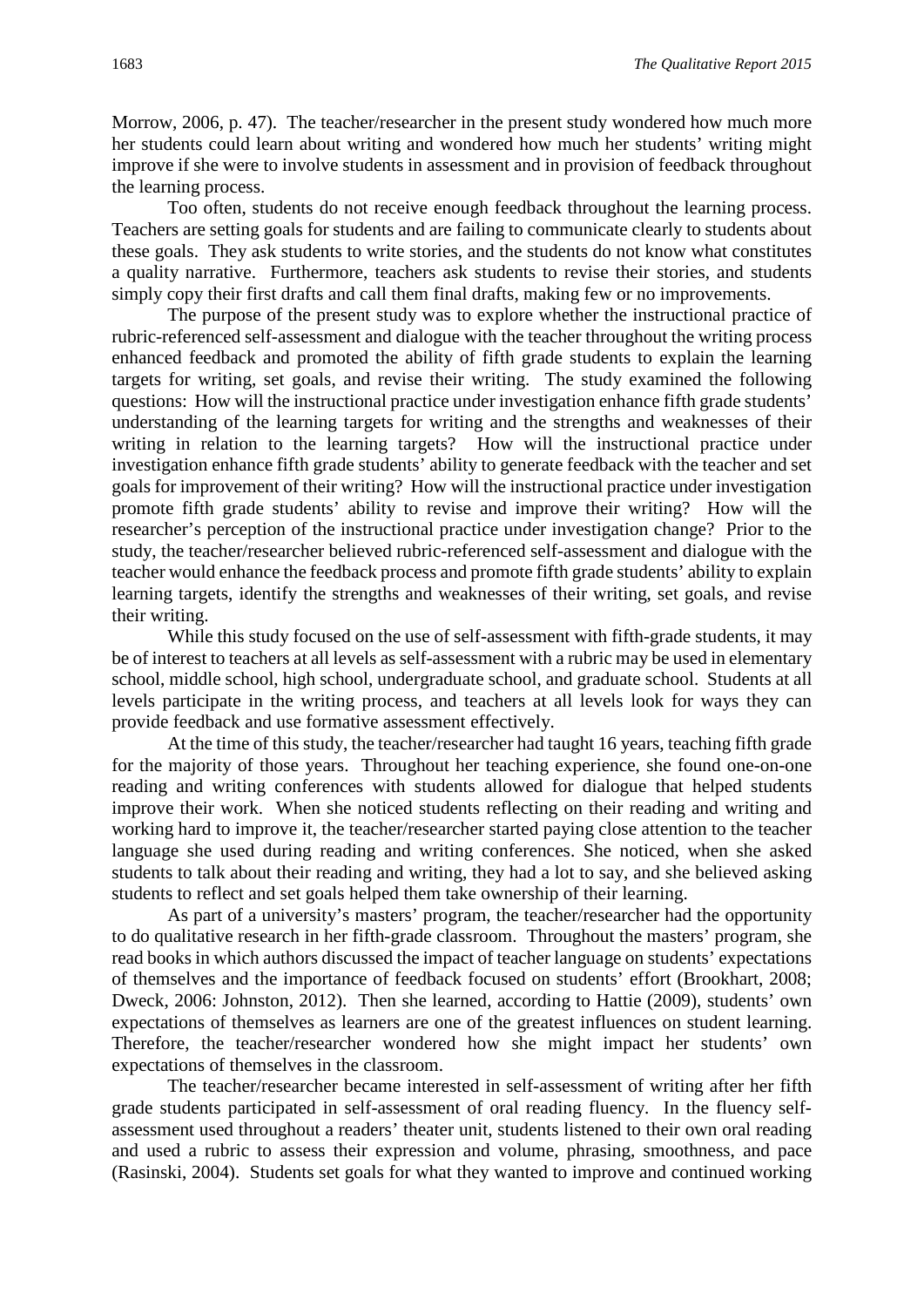on fluency while practicing their readers' theater scripts. They repeated this process a couple times. The researcher noticed the motivation of her students when they participated in this process and when they heard improvement in their reading fluency. She also noticed, at the end of the unit, students were more knowledgeable about the characteristics of fluent oral reading and how to improve their oral reading. The teacher/researcher wondered if selfassessment using a rubric could be used in the area of writing so that students might become more knowledgeable about how to improve their writing and more motivated to improve it.

When her students were asked to revise their drafts of writing during daily writing time, the researcher noticed students making only minor changes to their writing and heard students say they did not know how to revise their writing. Although the teacher/researcher showed students the rubric used for scoring narrative writing and read examples of quality writing that displayed the traits listed on the rubric, she wondered how well her students actually understood the traits of effective writing. She wondered how involving students in the assessment process might enhance students' understanding of the learning targets along with their understanding of the strengths and weaknesses of their writing. In addition, she wondered how student involvement in assessment might provoke students to set goals and revise their writing.

Historically, for instruction and assessment of student writing, the researcher used a writing rubric that included a description of six traits of effective narrative writing: ideas, organization, voice, word choice, sentence fluency, and conventions (Education Northwest, 2006). In whole-group mini-lessons, she taught students about these writing traits and how they could apply them, sometimes using models of student writing. When conferring with students and giving them feedback, she referred to these traits and sometimes showed students the rubric when they were at the revision stage of the writing process. After scoring students' final copies of their writing, she showed students their scores for each trait on the rubric. She noticed students showing interest in their writing scores and thought about how the information she was providing students would be more useful if students received it during the draft stage of the writing process and were taught specific ways to act upon the information. If the rubric were used to provide feedback as students were still working on a piece of writing, students would have the opportunity to use the feedback to improve their writing. Furthermore, they might develop a better understanding of the traits of effective writing if they used the rubric themselves throughout the writing process.

If teachers read this study and apply what they learn in their classrooms, many students may benefit from effective formative assessment and feedback. As students participate in creating a rubric, use the rubric to assess their writing, and engage in dialogue with their teacher, their understanding of the learning targets and of their own writing may be enhanced, and they may have opportunities to set goals during the draft stage of writing and improve their writing through revisions they make.

#### **Review of Literature**

When students' work is assessed at the end of a unit or project, the assessment is summative. Assessment is formative when it is done while the student is working toward a learning goal and when it informs instruction. While summative assessments are valuable for teachers and parents, teachers must provide students with time for practice and learning along with feedback between summative assessments so students develop the mindset and selfefficacy that is so important for learning (Stiggins & Chappuis, 2012). It is through effective formative assessment and feedback that students can get the information they need so they can learn and improve.

A few decades ago, Bloom (1984) recommended mastery learning and explained that in mastery learning, "Formative tests… are given for purposes of feedback followed by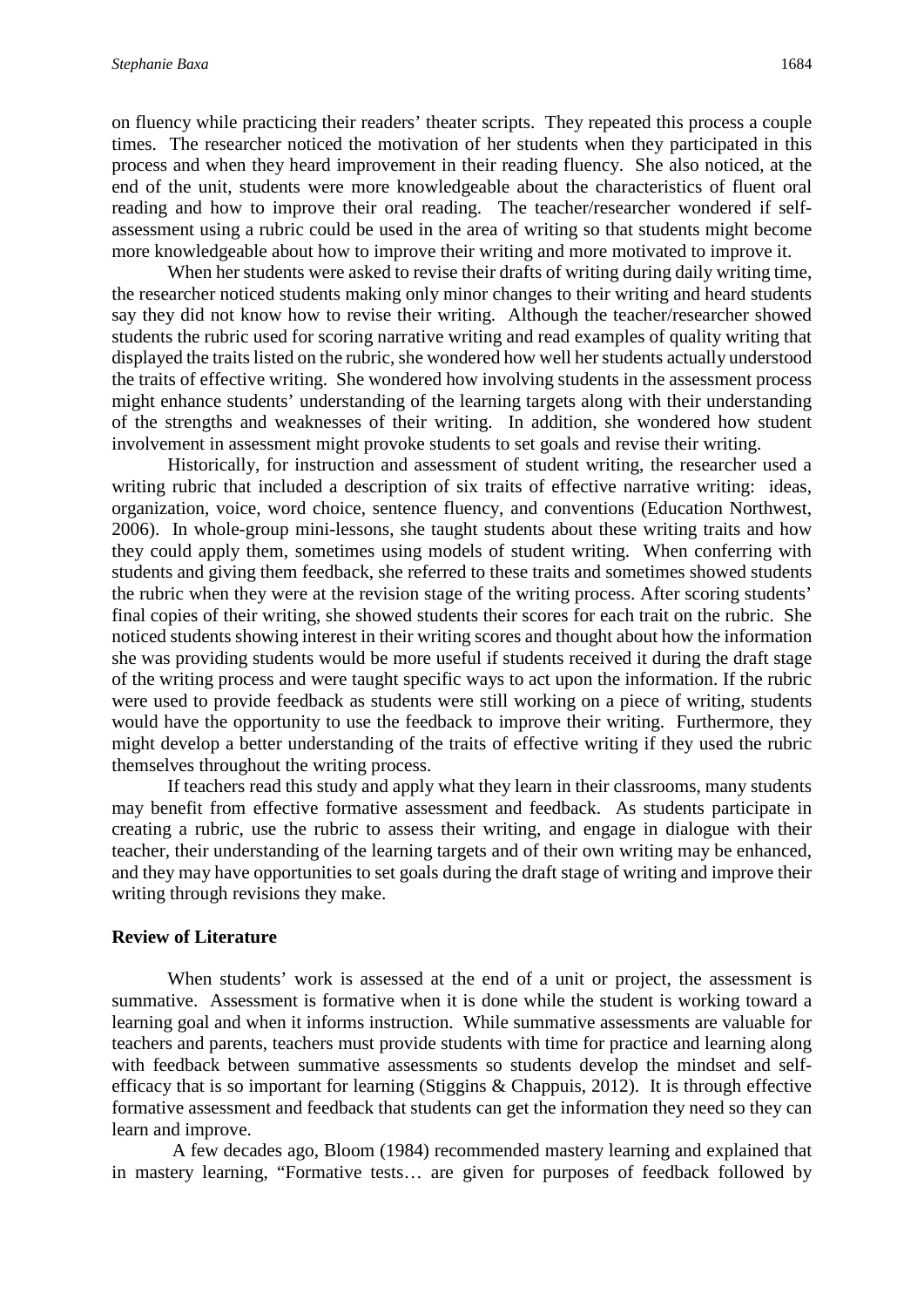corrective procedures and by parallel formative tests" (p. 4). His summary of his research on mastery learning showed significantly higher student achievement when assessment was used to support learning not only to check understanding (Bloom, 1984). Twelve years later, Black and Wiliam (1998a) did an extensive research review, seeking evidence that improving formative assessment raises standards and evidence about how to improve formative assessment. After looking through many books and nine years' issues of more than 160 journals and studying earlier research reviews, they collected over 500 articles to study. While their research was not a meta-analysis, they reviewed several studies based on meta-analyses. They found about 20 studies that conveyed learning gains associated with formative classroom assessment. After comparing the average improvement in test scores of students involved in formative assessment with the range of scores for typical groups of students, they reported gains of a half to a full standard deviation, with the low-achieving students showing the most significant gains (Black & Wiliam, 1998b). According to Stiggins (2007), assessments must be part of instruction, informing students about how they are doing and convincing students they can succeed if they keep working. When assessment and effective feedback are essential parts of day-to-day instruction, teachers can show students they can learn.

When teachers give feedback effectively, students can become more confident and motivated to work because they see themselves growing and learning. Students can see how their work impacts their growth. Through feedback from teachers and parents, students gain information about their progress and also develop their ideas about learning and success). After several decades of research, Dweck (2010, 2006) identified two basic mindsets that determine how a person views learning, effort, and risk-taking. Students with a fixed mindset believe a person's intelligence is fixed. They value looking smart at all times and feel they are successful when they do not make mistakes. Therefore, when a task is challenging or they make mistakes, they doubt themselves (Dweck, 2006, 2010). These students feel they are not smart if they have to work hard (Dweck, 2010). On the other hand, students with a growth mindset believe intelligence can be developed. They believe they are successful if they are learning, so they strongly value effort and challenge (Dweck, 2006, 2010). A person who has a fixed mindset can develop a growth mindset; according to Dweck (2006), the messages teachers send through their words and actions have the power to impact the mindset of students and their measurable intelligence.

 Feedback that focuses on the process, the effort, or the strategy a student used can help students develop a growth mindset (Dweck, 2010; Johnston, 2012). According to Hattie (2009), feedback must not threaten the student at the "self" level; instead, it must be related to the "task, processes, or regulation" (p. 178). When feedback is focused on the processing of a task, students learn about their approach and about how their actions relate to the task's quality (Brookhart, 2008). Often teachers and parents give children praise such as, "You are so smart!" or "You are talented!" hoping to boost confidence and achievement (Dweck, 2006). However, praise, like criticism, is focused on the person and does not help students develop a growth mindset. Instead, it contributes to the development of a fixed mindset (Johnston, 2012). According to Cauley and McMillan (2010), when teachers attribute students' achievement to the students' efforts, students will take more control of their learning. They will be more motivated and will persevere longer when working on challenging tasks. Johnston (2012) suggested using causal statements about the process of a task in the format, "You did this... with this consequence..." to help build a sense of agency in students (p. 42). For example, a teacher might say, "When you added description to the beginning of your story, I could visualize the setting." If we want students to view experiences through a dynamic-learning frame, we must help students focus on change and process (Johnston, 2012). Feedback focused on efforts involved in students' achievement rather than person-oriented praise and criticism must be part of ongoing formative assessment in the classroom.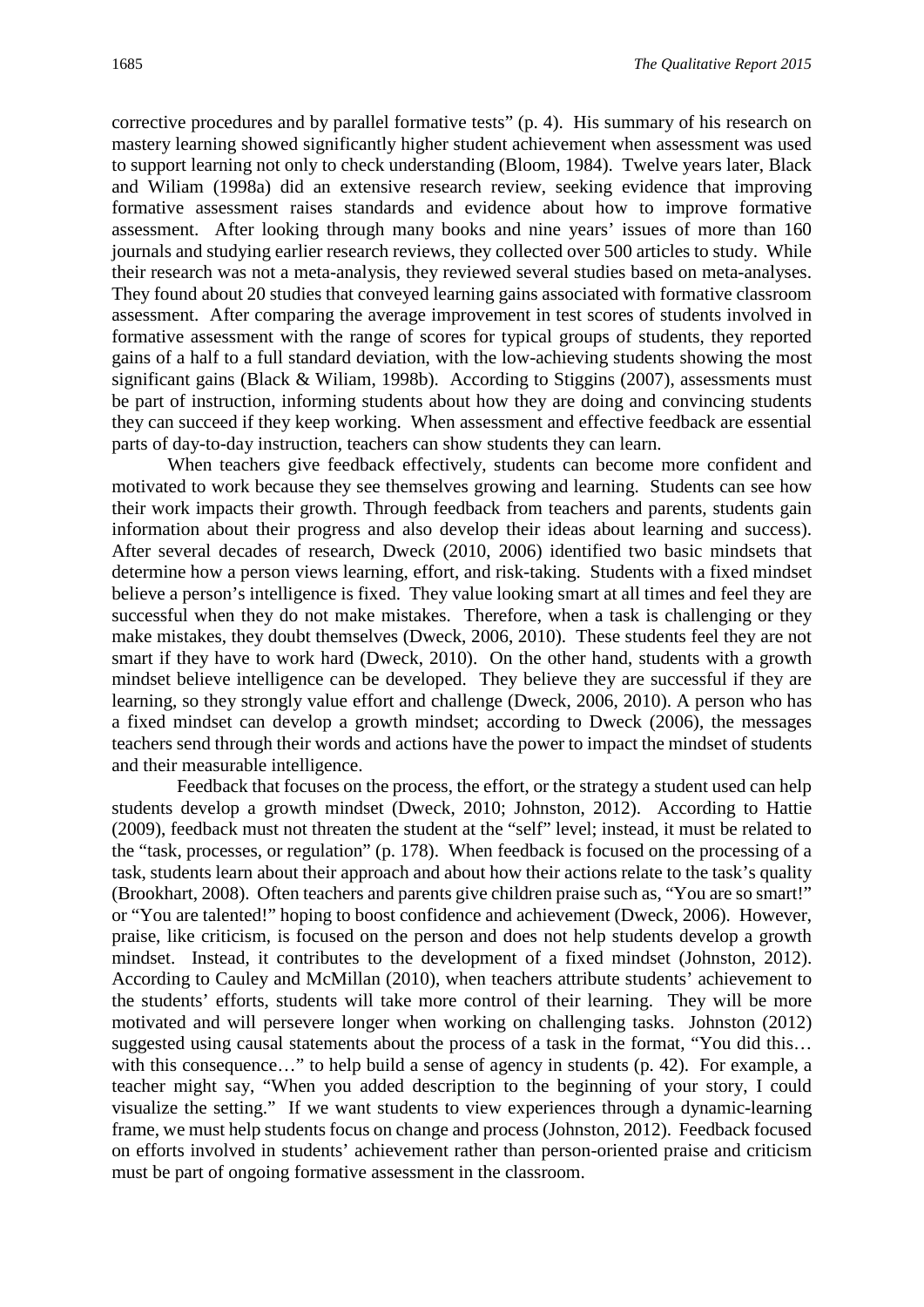Effective feedback is descriptive, not judgmental, and informs students about how they can improve their work (Brookhart, 2008; Stiggins, 2007; Stiggins & Chappuis, 2012). In order for students to hear description not judgment, teachers need to provide a lot of opportunities for students to practice and get feedback without a grade being attached (Brookhart, 2008). Effective feedback is tied to the learning goals, and it informs students about where they are in relation to learning goals and what they need to do next (Brookhart, 2008; Hattie, 2009; Stiggins, 2007; Stiggins & Chappuis, 2012). Students need to hear feedback while they are still working toward a learning goal so they have an opportunity to use the feedback (Brookhart, 2008). If feedback is given effectively, teachers and students both learn about students' progress toward learning goals (Brookhart, 2008). As a result, they can work together and set goals for further progress.

Although teachers know the importance of formative assessment and feedback, students generally do not receive enough feedback about where they are in relation to learning targets (Hattie, 2009; Stiggins & Chappuis, 2005). Current assessment practices often focus on grading and levels of proficiency rather than on providing feedback to students about how to improve (Harlen, 2007). Hattie (2009) spent many hours in classrooms and noticed, despite teachers' claims and intentions, little feedback was given; of the feedback he observed, most was related to behavior or social situations. According to Carless (2006), challenges of the feedback process include "time, miscommunication and emotional barriers" (p. 220). What matters most about feedback is that students can understand it and take action as a result (Hattie, 2009) Students need to receive more feedback they can understand, and they need to receive it throughout the learning process so they have opportunities to use the feedback to set goals and improve their work.

Hattie (2009) began to understand feedback more fully when he noticed the most powerful feedback came from *the student*. He saw teaching and learning come together in a powerful way when teachers were receptive to feedback *from students*. This feedback was about what students understood, what they misunderstood, where they made mistakes, and engagement. Stiggins and Chappuis (2012) urged teachers to view students as users of assessment information and important decision-makers in the planning of instruction. In their analysis of the results of ten years of research, they found student-involved formative assessment, or self-assessment, helped students become confident as learners (Stiggins & Chappuis, 2005). When teachers invite students to work as partners with them in using assessment for learning, the students quickly begin to see the strong connections between their effort and their achievement; this partnership encourages the students to take risks and work hard (Brookhart, 2008; Stiggins & Chappuis, 2012).

A type of formative assessment, assessment that directly informs instruction, through which students can provide feedback along with teachers is self-assessment. Hattie (2009) encouraged teachers to create a classroom atmosphere that invites students to participate in peer-assessment and self-assessment. Brookhart (2008) suggested teachers lead students in self-assessment activities, giving students opportunities to repeatedly reflect and plan for improvement. Andrade and Valtcheva (2009) defined self-assessment as "a process of formative assessment during which students reflect on the quality of their work, judge the degree to which it reflects explicitly stated goals and criteria, and revise accordingly" (p. 13). They described self-assessment as a way for students to determine the strengths and weaknesses of their work so they can make changes and learn.

The teacher/researcher of the present study was interested in student self-efficacy and believed self-assessment might support the development of student self-efficacy in the area of writing. Andrade, Wang, Du, and Akawi (2009) sought to understand the relationship between the use of self-assessment with a rubric, gender, and middle school students' self-efficacy in the area of writing. They used a questionnaire to collect data about long-term use of rubrics,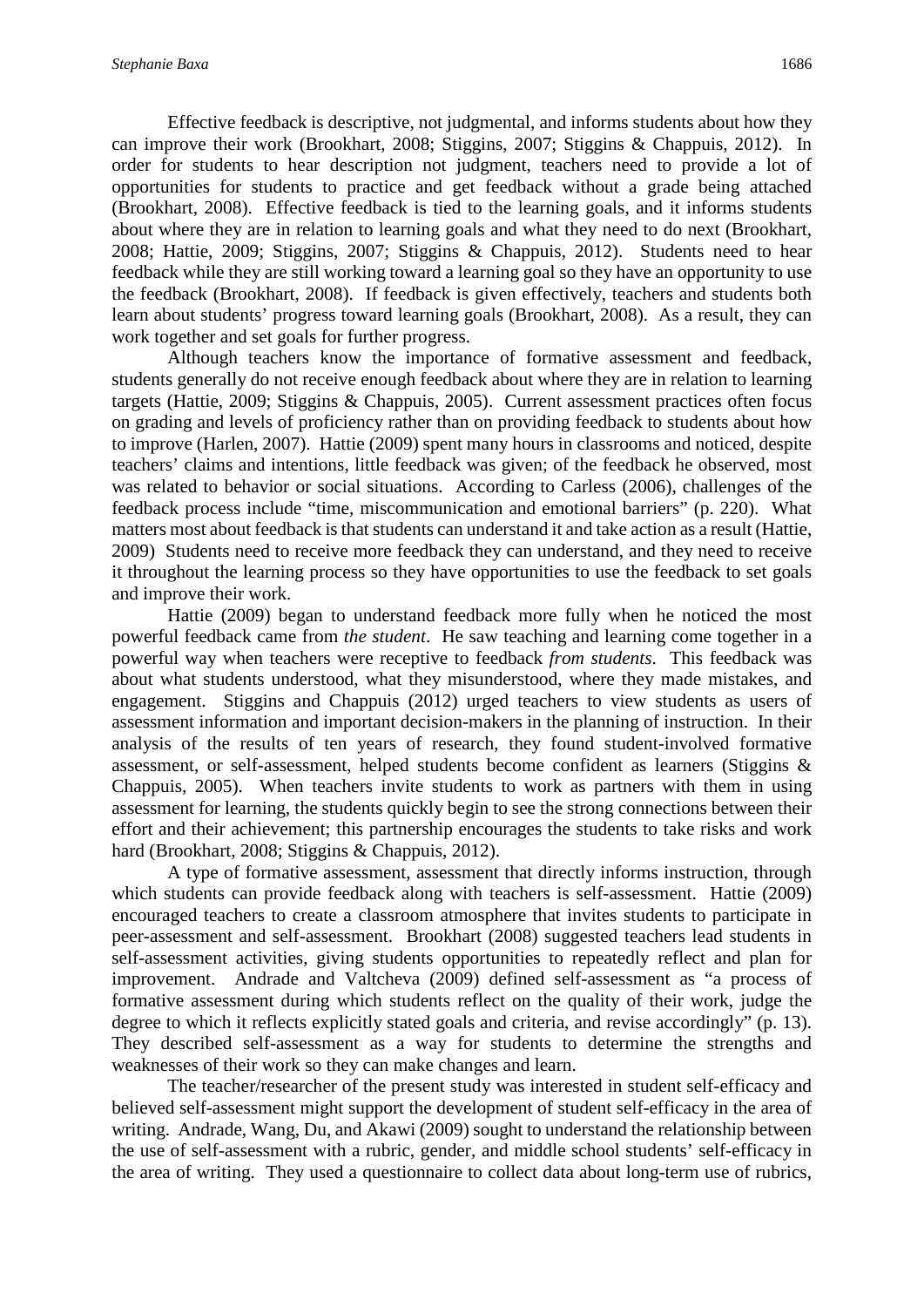and they studied short-term use of a rubric through implementation of a treatment involving students examining an exemplar and using a rubric for self-assessment. Results of the study showed an increase in all students' self-efficacy as students completed drafts of writing. The authors found a relationship between rubric use and self-efficacy for girls; however, data did not show a relationship between rubric use and self-efficacy for boys. Despite this finding, the teacher/researcher for the present study believed self-assessment combined with effective feedback and dialogue might enhance the self-efficacy of students of both genders. Through the use of self-assessments, students can see themselves improve and can see what they did to improve, becoming more confident along the way (Stiggins, 2007). They learn that success means improving over time and little by little (Stiggins & Chappuis, 2005).

Self-assessment should be used throughout the learning process on drafts of work (Andrade & Valtcheva, 2009). If students use self-assessment to reflect on their drafts of writing, they can make improvements to their writing before the work is given a grade. In addition, the students may become more knowledgeable about the characteristics of effective writing as they participate in self-assessment activities. A study by Andrade and Du (2007) involved interviewing fourteen undergraduate students in a teacher education program and supports the view that the use of rubrics for self-assessment can support students' growth and classroom performance. Formal self-assessment using rubrics was part of each student's educational psychology course and practicum experience. The researchers implemented focus group interviews, and a team of researchers analyzed the data through open discussions and came to a consensus to determine the results. Students felt positive about using rubrics, appreciating the clear expectations the rubrics provided. They felt they knew what was important about the assignments and could identify the strengths and weaknesses of their work. The team found most of the students used the rubrics to plan their work, felt focused because of the rubric, and believed their work improved as a result of knowing what constituted highquality work. Participants spoke of revising their work and using the rubric for feedback and reflection. The teacher/researcher believed self-assessment using a rubric could help students understand criteria for an assignment and how to take action to improve their work.

Along with self-assessment and rubric use, dialogue between students and their teacher can clarify expectations and learning goals for students. After collecting data from undergraduate students at a teacher education school in Hong Kong through interviews and an open-ended survey, Carless (2006) found differences in students' and staff members' perceptions of assessment and feedback. Statistically significant results indicated that tutors perceived feedback more positively than students did. Students found feedback on drafts much more useful than comments on final assignments, and they suggested meetings with staff for the purpose of feedback. Carless concluded that dialogue between students and teachers is a way for students to gain insight into the assessment process. In addition, he suggested teachers plan activities to support student understanding of assessment criteria. The teacher/researcher for the present study thought activities such as discussing samples of quality writing and leading students in creating a rubric for self-assessment could help students understand criteria for writing assignments.

As students use self-assessment to reflect and set goals, they may make changes to their writing and improve it. A quantitative study by Andrade, Du, and Wang (2008) focused on the effect of students examining a model piece of writing, creating a list of characteristics of the writing, and using a rubric to assess their own drafts of writing. Participants included 116 students in grades three and four. The students wrote either persuasive essays or stories about their families, and six researchers scored the essays using rubrics adapted from the rubrics used in the treatment classrooms. Students in the treatment group discussed a model story or essay, generated a list of characteristics of an effective story or essay, and used a rubric to self-assess their drafts. Students in the comparison group generated a list of characteristics of an effective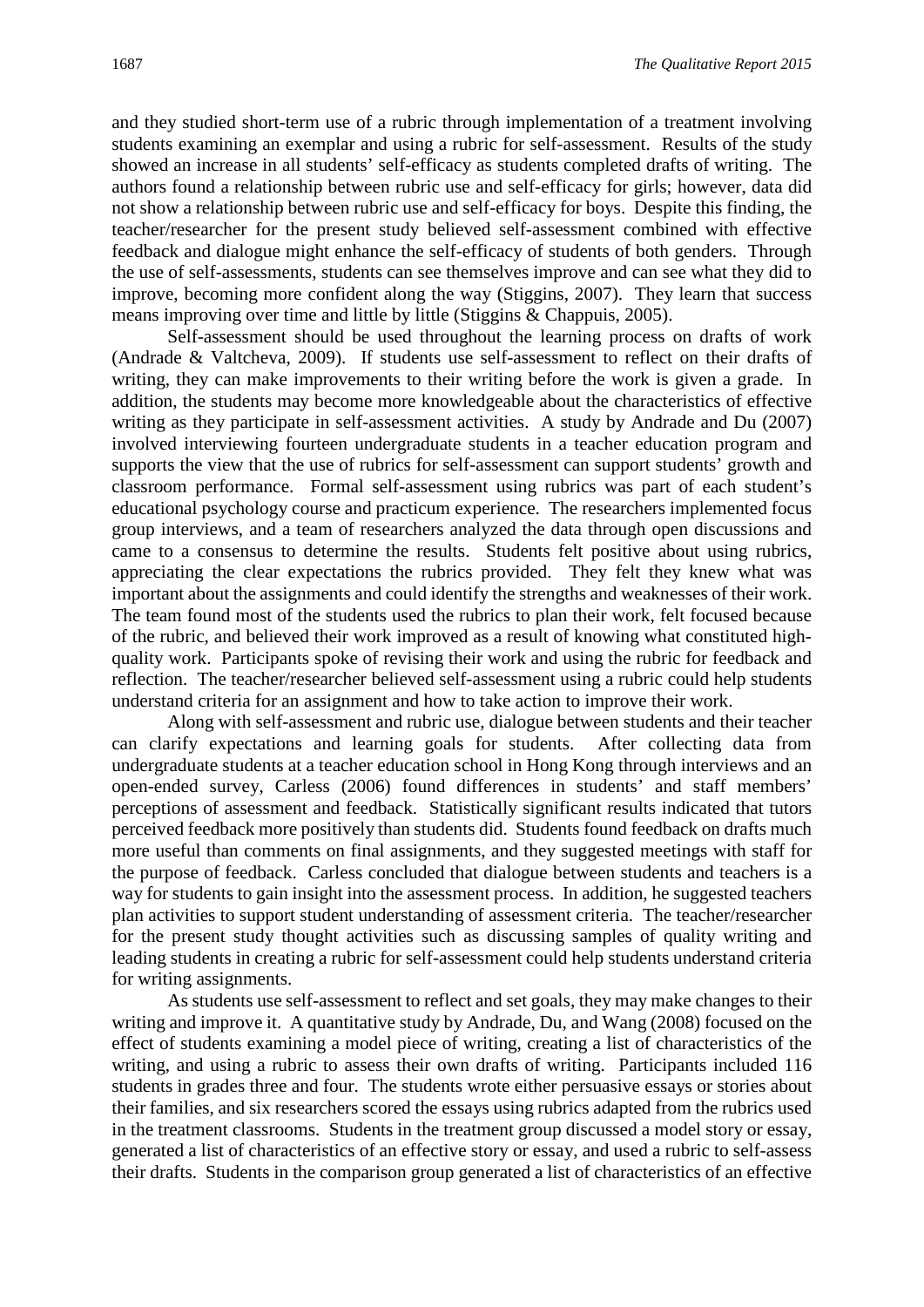story or essay but did not discuss a model story or essay; nor did they self-assess their drafts. The authors found a main effect of treatment on total writing scores and on scores for the criteria on the rubric, including ideas and content, organization, paragraphs, voice, and word choice.

A study by Andrade, Du and Mycek (2010) provided additional evidence that rubricreferenced self-assessment enhances learning in the classroom. Results of the quantitative study showed a significant difference between the writing scores of middle school students using self-assessment and the scores of students not using self-assessment. The analysis of the writing of the 162 middle-school students suggested that using a model of writing, creating a list of criteria, and using a rubric for self-assessment was helpful for the production of effective persuasive essays.

When students participate in self-assessment or self-regulation, they take ownership of their learning. Zumbrunn and Bruning (2012) investigated the effects of implementation of self-regulation strategy instruction on first graders' writing and knowledge of writing. The lead author worked with students in groups of two on self-regulation, teaching them how to plan and write a story, monitor their writing, and set goals for their writing. During the baseline and post-instruction phases of the study, a research assistant conducted interviews with the students to qualitatively examine students' writing knowledge. The students wrote stories in response to picture prompts during all four phases: baseline, instruction, post-instruction, and maintenance. Assessment of the stories included examining quality, length, and completeness of the writing. Results showed that teaching first-grade students strategies for self-regulation benefited the first-grade writers. After implementation of self-regulation instruction, students' stories were of higher quality, were longer, and were more complete, containing more story elements. In addition, all students made gains in their knowledge about writing as shown by their more detailed and complete post-instruction interview responses. This study supported the teacher/researcher's view that student writing and knowledge of writing improves when students monitor their writing and set goals.

In a classroom where self-assessment is used effectively, students work to understand what it means to be reaching the learning targets (Stiggins, 2007). They learn to provide descriptive feedback to themselves and use assessments to set their next goals (Stiggins, 2007). Through self-assessment, combined with conferring or dialogue with the teacher, the students and teacher can work as a team to provide feedback and set goals.

One-on-one conferences and conversations with students are ideal opportunities for feedback and goal-setting. After giving effective feedback, a teacher needs to help students learn how to decide the next steps in their learning; one can elicit feedback from students by asking questions such as, "What are you noticing about this?" and "Does anything surprise you?" (Brookhart, 2008, p. 15). Johnston (2004) suggested questions such as, "How did you figure that out?" and "What problems did you come across today?" (pp. 31-32). If teachers are using a rubric for assessment, students can use the rubric as a guide to assess their own writing and set goals. When teachers hold conversations and writing conferences with students, feedback provided through discussion of self-assessments can be used to help students and teachers work together to set goals for the students' writing improvement. After reviewing the literature, it is clear there is a need for effective feedback throughout the writing process and for student involvement in the assessment process and in provision of feedback. There is a need for students to understand the criteria for writing assignments and to have opportunities to use a rubric and feedback as they are drafting and revising their writing.

In a few of the existing studies (Andrade et al., 2008; Andrade et al., 2009; Andrade et al., 2010), students were involved in creating a rubric for self-assessment of writing. Students examined an exemplar piece of writing, made a list of characteristics of the writing, and then used a rubric to assess their own writing. The researcher for the present study saw a need for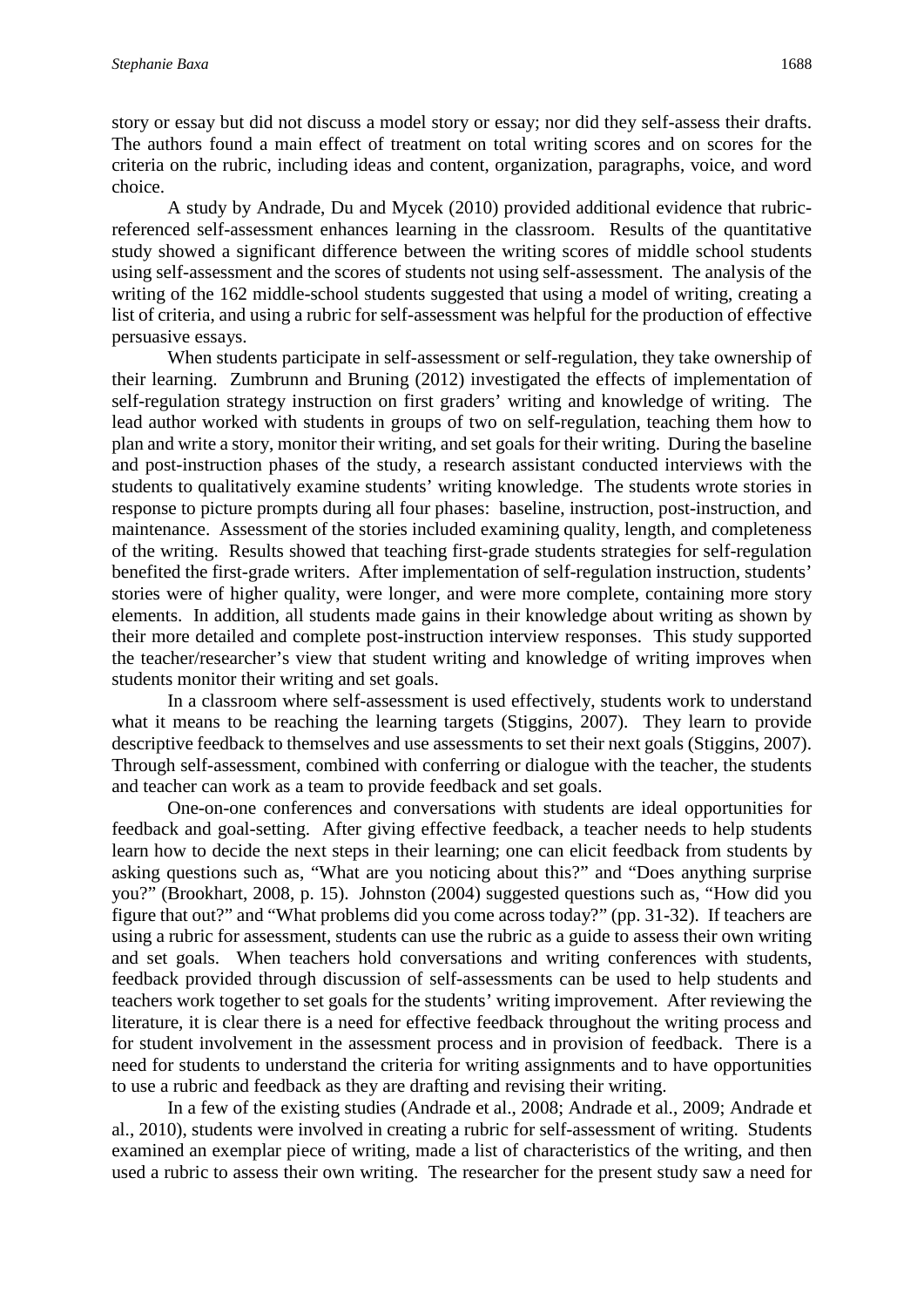students to examine multiple pieces of quality writing and then create a rubric in their own words. She noticed, when her students examined multiple pieces of quality writing, they gave more detailed descriptions of the writing. Many rubrics are written in teachers' words, not the students' words. According to Carless (2006), students might not understand the academic language used by teachers. In addition, the teacher/researcher believed, if she required students to provide evidence of their thinking on the rubric, the students might reflect more on their writing. The student-written evidence might provide feedback for the student and the teacher, spurring conversation and goal-setting.

In reviewing the literature, the teacher/researcher saw a need for students to meet with the teacher for one-on-one writing conferences to set goals after using the rubric for selfassessment (Brookhart, 2008; Carless, 2006; Zumbrunn & Bruning, 2012). The researcher wanted to study how self-assessment of writing combined with rubric development and dialogue with the teacher might promote students' understanding of learning targets and strengths and weaknesses of their own writing along with goal-setting and revision of writing.

In the study by Andrade and Du (2007), the participants who were undergraduate students felt that self-assessment with a rubric enhanced their understanding of criteria and the strengths and weaknesses of their work. They saw the rubric as a tool for reflection and feedback and spoke about revising their work after participating in self-assessment. The teacher/researcher wondered if results would be similar for fifth-grade students.

#### **Methods**

According to Creswell (2009), a qualitative researcher explores a topic and asks broad questions so that participants can describe their thoughts. In a multi-case study, the researcher focuses on one topic and uses more than one case study to convey the topic (Creswell, 2009). The researcher/teacher participant in this study chose to use a multi-case study approach, studying three fifth-grade writers, to explore how student self-assessment of writing would enhance fifth grade students' understanding of learning targets and their ability to generate feedback, set goals, and revise their writing. She also aimed to explore how her own perception of student self-assessment would change throughout implementation of the instructional strategy.

Before beginning the study, the researcher obtained approval for the research from a university's Institutional Review Board and the school district in which the study took place. The study took place at an elementary school in a Midwestern city. The school serves 755 students in kindergarten through fifth grade and 54 students in the district's early childhood program. Three students were chosen from the researcher's fifth grade classroom to participate in the study. Because the study was conducted during the first semester of the school year, the researcher chose students randomly from her fifth grade classroom. Students who received special education services for written language were not included as potential participants because they were not present in the regular classroom during parts of the implementation of the instructional strategy under investigation. The students chosen were ten and eleven years old at the time of the study.

This multi-case study was conducted during a 10-week time period during daily writing instruction and practice time in the classroom. Data for the study was collected through semistructured interviews, recorded one-on-one conference sessions, students' revised drafts of writing, and teacher reflections.

At the beginning of the study and at the conclusion of the study, the researcher conducted a semi-structured interview with each participant to determine if rubric development, self-assessment, and dialogue enhanced students' understanding of the learning targets for narrative writing and understanding of the strengths and weaknesses of their writing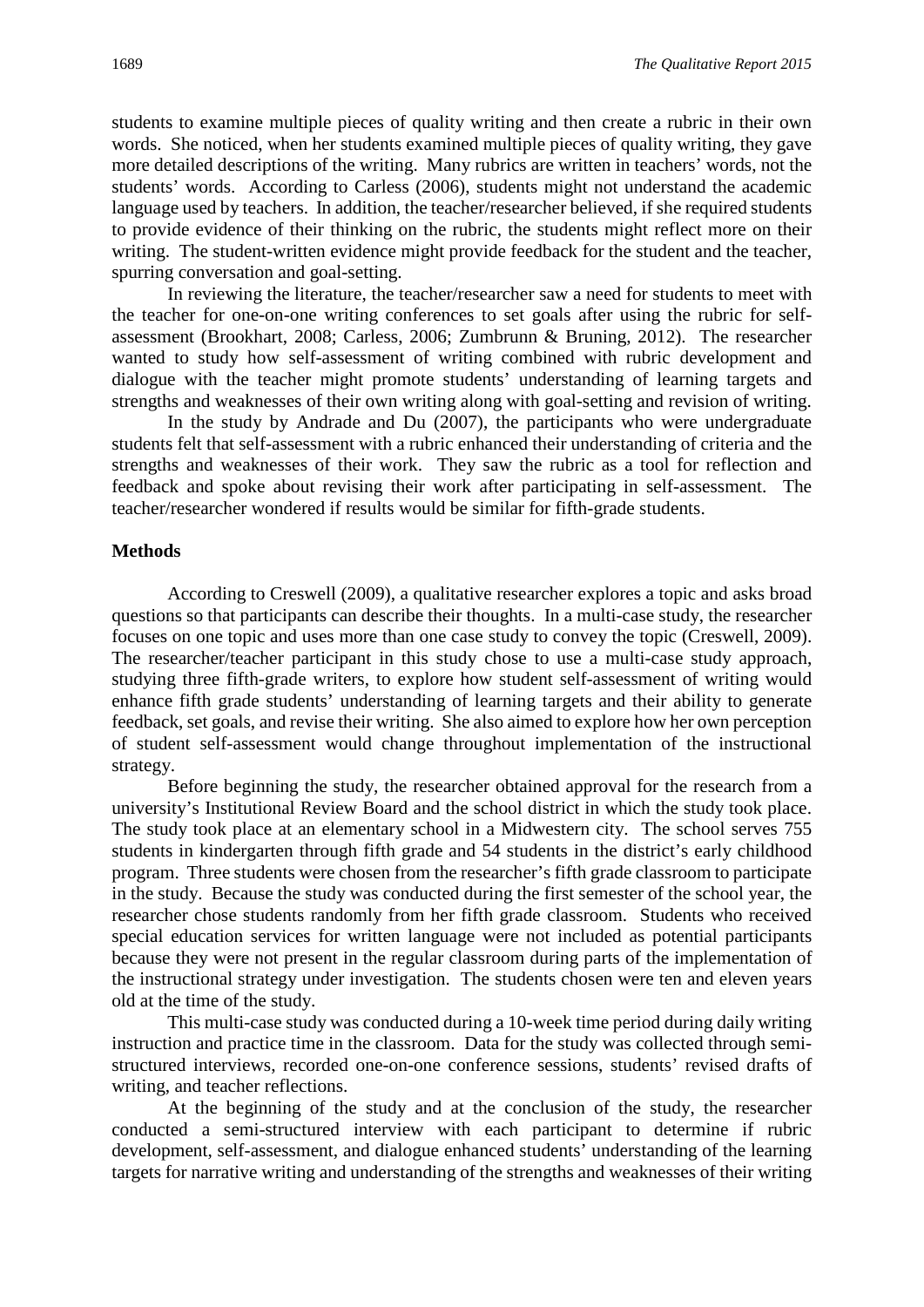in relation to the learning targets. The researcher chose to use interviews because this type of data collection allows the researcher to use specific questions that will be helpful in exploring the topic under investigation (Creswell, 2009). The researcher recorded the interviews and transcribed them so she could use the student participants' views, thoughts, and exact words as a source of data. Interview questions included:

- 1. Think about really good stories you or other students have written. What do you think makes those stories really good?
- 2. What do you think writers who write really good stories *do* when they write?
- 3. How do you think your writing compares to a really good story?
- 4. What do you think you do best in your writing?
- 5. What do you think you need to improve in your writing?
- 6. In order to make your stories better, what do you think you need to do?

During writing time in the classroom, students wrote personal narratives. They examined exemplar pieces of narrative writing and listened to stories their classmates had written, discussing what they noticed about the writing. After examining and listening to examples of effective narrative writing, the students listed characteristics of the writing using the six writing traits as headings to organize the characteristics (Education Northwest, 2006). The teacher/researcher then transferred these characteristics generated by the students to a document the students could use to assess their writing. The teacher/researcher designed this document as a rubric with a section for each writing trait. In each section, the researcher listed the writing trait characteristics generated by the students and provided a place for students to circle "Outstanding," "Good," "Getting there," and "A lot of work to do" and a place for students to write their reasoning and evidence from their stories.

Before students assessed their own writing using the rubric, the students and teacher/researcher read an exemplar narrative, and the teacher/researcher modeled using the rubric to assess the writing. The researcher and students referred to the student-generated list of characteristics for each writing trait on the rubric and found evidence in the exemplar narrative to support the conclusions they made about the ideas, organization, voice, word choice, sentence fluency, and conventions of the writing.

Students chose one of their own narratives to assess using the rubric, and they spent 20- 35 minutes rereading their narratives, deciding how they were doing applying the traits of effective narrative writing, and writing evidence for their decisions. During one-on-one writing conferences with the researcher, each student talked about his or her self-assessment, set a goal for improving his or her narrative writing, and decided how he or she would reach the goal. After each student revised his or her narrative, he or she wrote another personal narrative, used the rubric for self-assessment a second time, and met with the teacher to set a goal for improvement and to decide how to reach that goal. The researcher collected the student participants' narrative drafts of writing before and after the students made revisions so she could analyze the revisions students made in their writing after they participated in selfassessment. In addition, the researcher collected the rubrics on which the students recorded their thoughts about the strengths and weaknesses of their writing and evidence of the traits along with goals they set and how they thought they would achieve those goals. These documents were used so the researcher could obtain thoughts of the participants and evidence of the participants' work.

The researcher recorded the conferences held with the student participants and transcribed the recordings so the students' words and thoughts could be analyzed. Observational notes were used as a data source because the researcher had the opportunity to see student learner behaviors and hear students' comments and questions during daily Writers'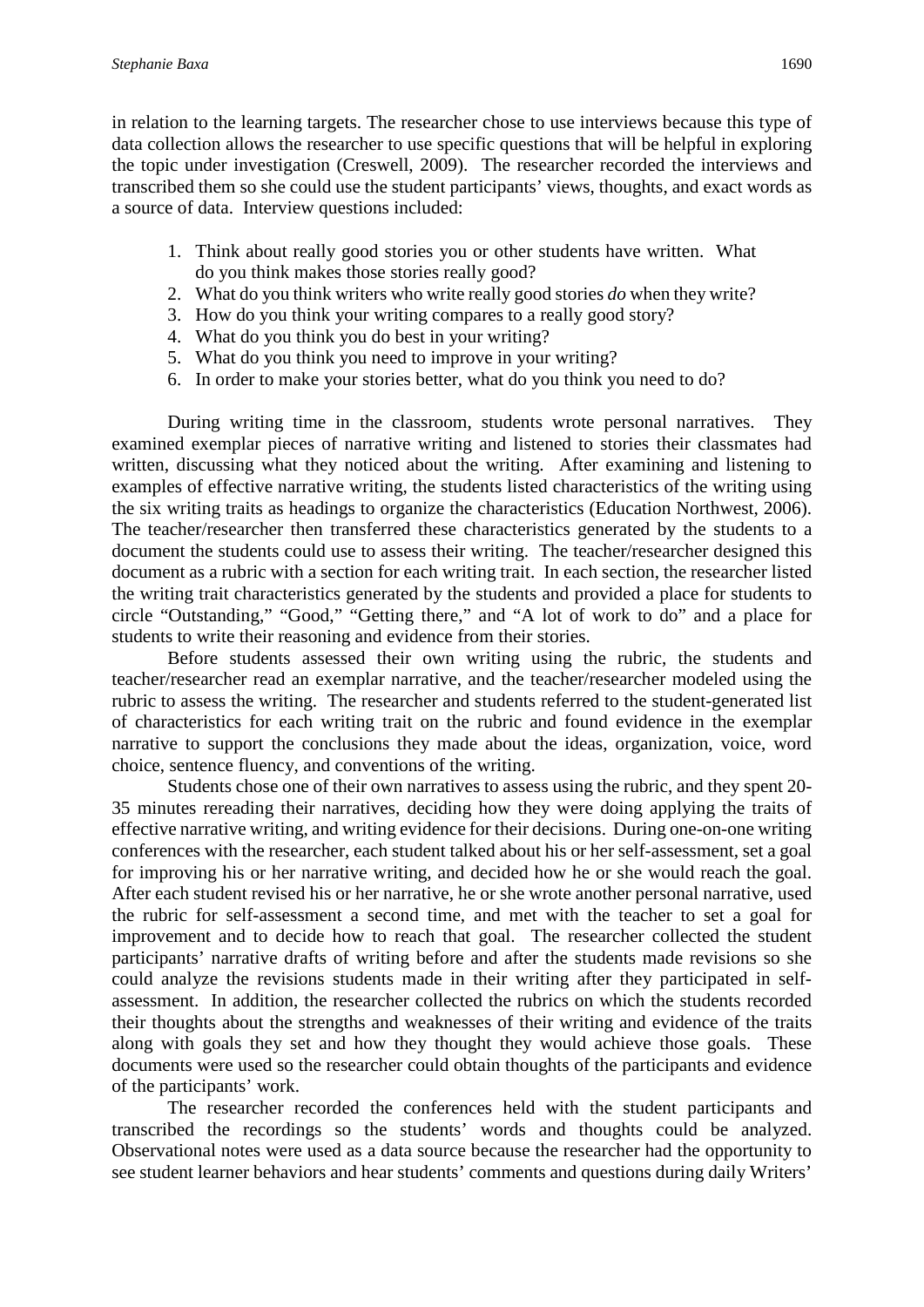Workshop throughout the duration of the study. Observations allow the researcher to have a "first-hand experience" with participants and to "record information as it occurs" (Creswell, 2009, p. 179).

In order to protect confidentiality of the participants, the researcher assigned each participant a number and kept one list aligning the student names with numbers on a passwordprotected computer. The researcher used these numbers as the only identifiers on all data collected and deleted the list aligning names with numbers at the conclusion of the study. The researcher further protected confidentiality of the participants by meeting with all students, both participants and non-participants, in four one-on-one writing conference sessions throughout the duration of the study. The writing conferences with participants and nonparticipants and the interviews with the participants took place at a table in the classroom that was used regularly for one-on-one conference sessions with all students for math, reading, and writing.

According to Creswell (2009), qualitative data analysis occurs at the same time as data collection as the researcher continually reflects on the data and asks questions. To analyze the data for this study, the researcher wrote memos during and after interviews and conferences with student participants, while transcribing the audio recordings, and after making observations of students' learning behaviors and students' work. In a journal, the researcher kept memos related to observations of each student. For example, after a conference with one student, the researcher wrote, "He looked at the specific words on the rubric (thoughts, action, dialogue, description) when he was describing how his writing showed the trait of ideas. He said, *I kind of have dialogue*, and gave an example from his writing."

Data collected was open-ended as the researcher did not know what types of learning behaviors students would show. For example, the researcher did not expect to observe and take notes on student engagement and participation during discussions of writing or to record comments student participants made during other parts of the day.

During and after collection of multiple forms of data including reflective notes, the researcher analyzed the data by looking for themes. She read through all the data and followed Creswell's (2009) suggestions of thinking about the general meaning of the data and writing notes to record her thinking. She then made a list of topics and coded the data according to these topics. After turning the topics into categories and organizing the data according to the categories, the researcher described in detail the student participants and the categories and themes that emerged.

To check for consistency, the researcher wrote memos about the meanings of the codes and constantly compared data with the codes (Creswell, 2009). To establish trustworthiness, she triangulated the data, examining information from the various data sources and establishing themes by putting together information from all the sources (Creswell, 2009). Each piece of data informed the other sources, and the convergence of information from the data sources increases trustworthiness. When describing the themes, the researcher used sufficient detail and included the student participants' perspectives along with her own perspectives. After writing rich descriptions of the participants and themes, she read these descriptions to the student participants, asking if the participants felt the descriptions were accurate and asking if they had any comments. All participants felt the descriptions were accurate.

#### **Findings**

The findings of this study are reported by the writing progress of three fifth-grade students. Pseudonyms are used in place of the participants' names.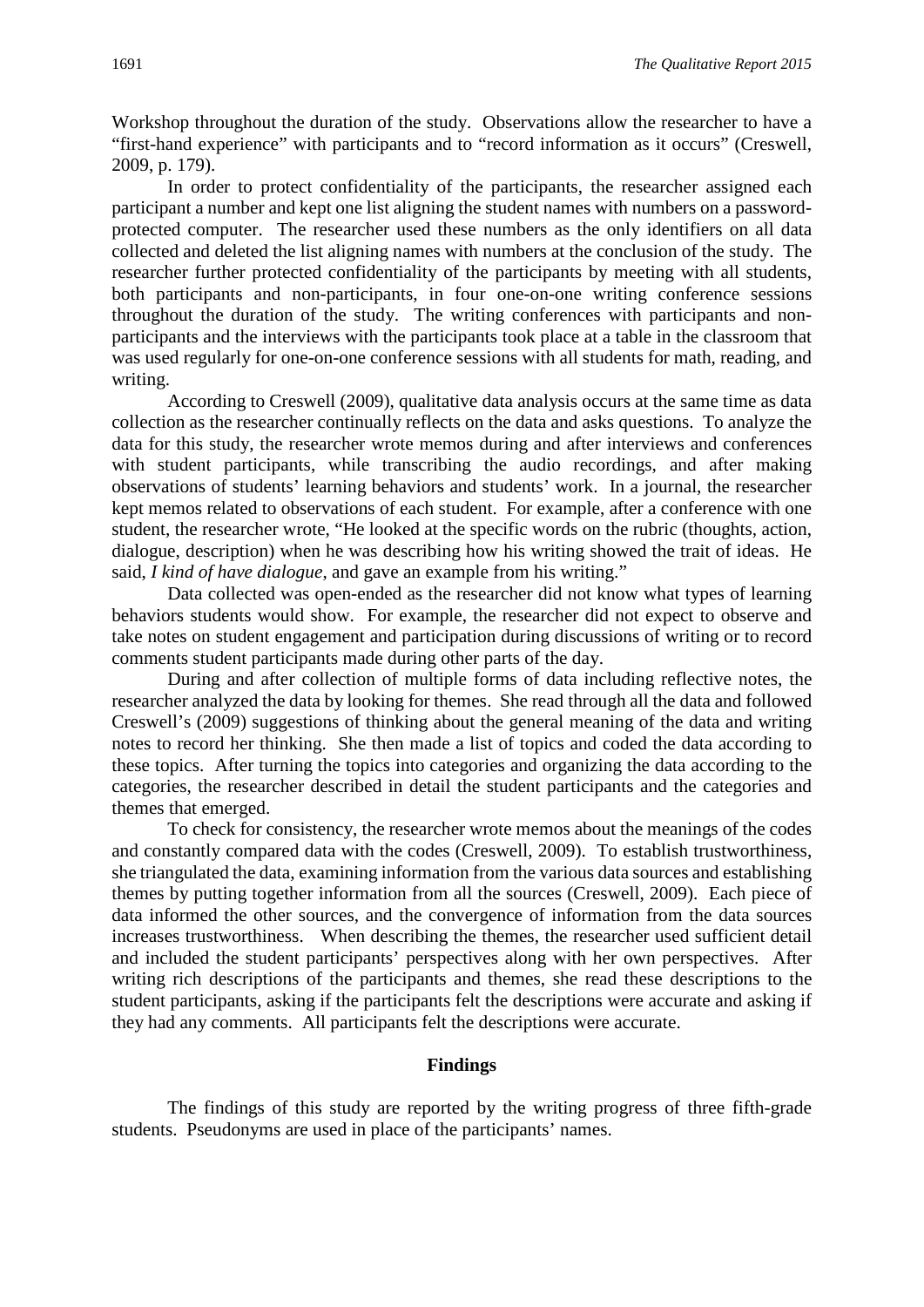#### **Noah**

Noah was 11 years old at the time of the study and lived with his parents and an older brother. He and his family were white and attended a Christian church. He enjoyed playing and watching football and going on vacations with his family. Noah's parents frequently attended school events such as classroom presentations and holiday parties. During classroom instruction, Noah listened attentively and often participated in discussions. He learned new concepts quickly and enjoyed talking with his peers and teachers. His standardized test scores showed above-average and advanced achievement. Noah always had a good book to read and seemed to enjoy writing; he usually started working right away during writing time, asked questions about his writing, and frequently volunteered to share his writing with the class. During the study, Noah wrote more stories than most students. He liked to share with the class about basketball tournaments in which he played and places his family visited such as a state fair and a professional basketball game.

At the beginning of the study, when asked about the characteristics of quality narrative writing, Noah stated that writers "write seed stories," "go back and remember what they did," stay on topic, and think of a lot of detail. At the end of the study, Noah told about the importance of planning stories with plot diagrams, using details including dialogue, writing a good beginning to hook readers, and writing a good ending. He said a good story has sentences that flow and has voice, defining voice as writing how one would talk.

When asked about the strengths of his own writing, at the beginning of the study, Noah said he used a lot of detail. For areas to improve, he believed he sometimes lost focus, needed to improve his knowledge of where to use punctuation, and possibly needed to make his stories more interesting and clearer to other people. At the end of the study, Noah said he uses some details that are "pretty good" and uses explanations. For areas he thought he could improve, he mentioned sentence fluency and conventions. He thought his writing sometimes sounded choppy because he sometimes did not vary his sentence beginnings. In addition, he said he needs to place end punctuation correctly.

**Self-Assessment and Writing Conferences**. At the beginning of the study, Noah wrote a personal narrative called "The River Raft" (See Table 1). On his self-assessment of this story, Noah rated his writing "good" on three writing traits: ideas, word choice, and conventions. He thought he stayed on topic, included action, used action words, and did "all right" using punctuation and capitalization. Noah thought his writing was "getting there" in the areas of organization, voice, and sentence fluency. He believed he needed to improve his lead and conclusion and needed to help the reader get to know him better. In addition, Noah wrote that his writing was "kind of choppy." He set a goal of making his story sound smoother and wrote that he could reach his goal by varying the ways he started his sentences.

| Table 1. Noah's Self-Assessment and Teacher/Researcher's Assessment of "The River Raft" |                        |                |               |             |                                 |             |  |
|-----------------------------------------------------------------------------------------|------------------------|----------------|---------------|-------------|---------------------------------|-------------|--|
|                                                                                         | Noah's Self-Assessment |                |               |             | Teacher/Researcher's Assessment |             |  |
| Writing                                                                                 | "Getting"              | "Good"         | "Outstanding" | Approaching | Proficient                      | Proficient  |  |
| Traits                                                                                  | There"                 |                |               | Proficiency |                                 | with        |  |
|                                                                                         |                        |                |               |             |                                 | Distinction |  |
| Ideas                                                                                   |                        | I didn't get   |               |             | He                              |             |  |
|                                                                                         |                        | off topic, and |               |             | described                       |             |  |
|                                                                                         |                        | I had action   |               |             | the sights                      |             |  |
|                                                                                         |                        | when we        |               |             | and                             |             |  |
|                                                                                         |                        | went fast and  |               |             | included                        |             |  |
|                                                                                         |                        | hit the        |               |             | action.                         |             |  |
|                                                                                         |                        | waves.         |               |             |                                 |             |  |
| Organization                                                                            | I didn't               |                |               | Beginning:  | After                           |             |  |
|                                                                                         | really say.            |                |               | "When did   | revision, the                   |             |  |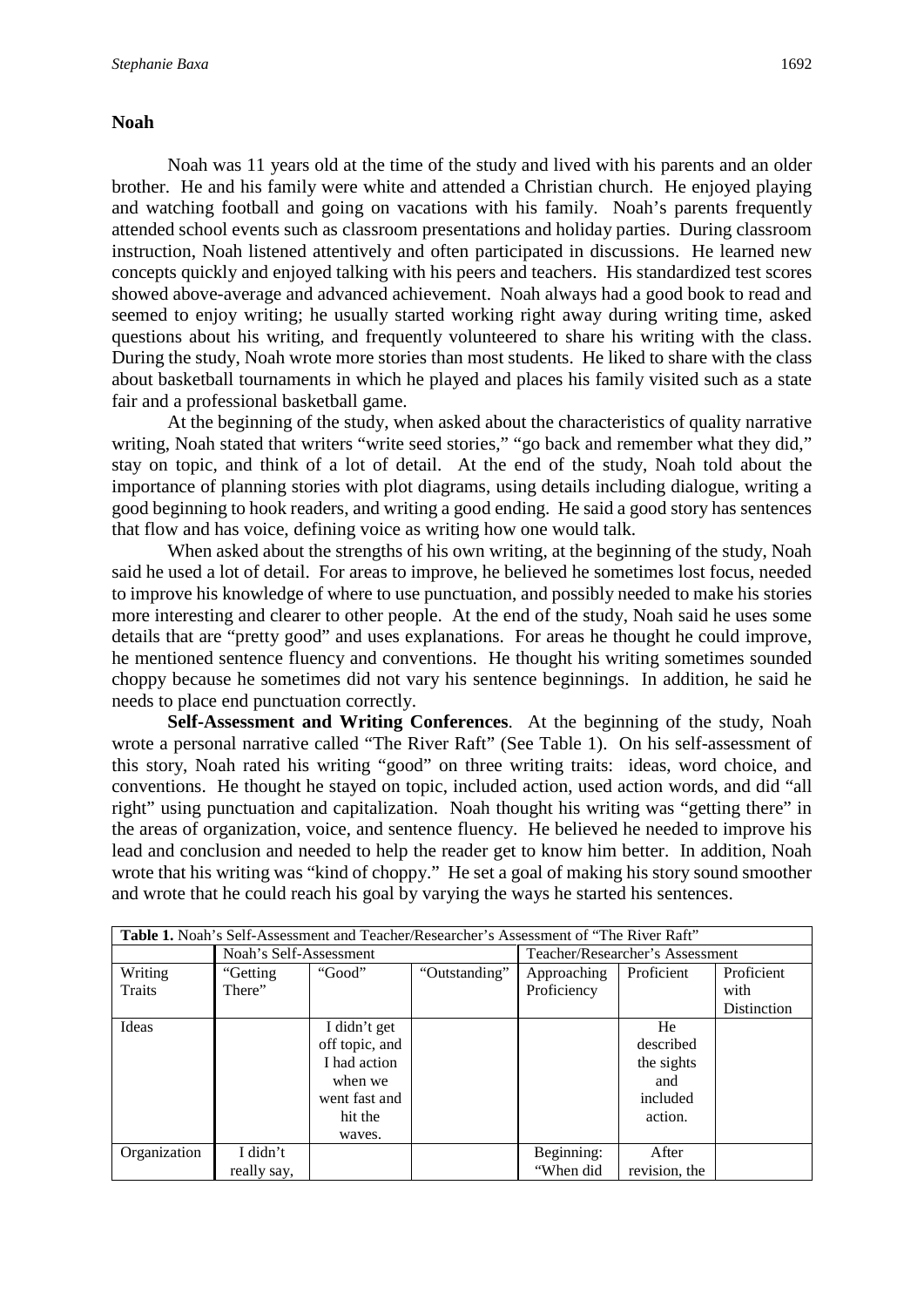|                    | do, or       |                | you figure                | lead and    |  |
|--------------------|--------------|----------------|---------------------------|-------------|--|
|                    | realize      |                | out it was a              | ending were |  |
|                    | something    |                | roller                    | improved.   |  |
|                    | at the end.  |                | coaster?"                 |             |  |
|                    | At the       |                | Ending:                   |             |  |
|                    | beginning, I |                | "Did you get              |             |  |
|                    | didn't give  |                | to go again?"             |             |  |
|                    | a clue about |                |                           |             |  |
|                    | the          |                |                           |             |  |
|                    | problem.     |                |                           |             |  |
| Voice              | I need to    |                | He included               |             |  |
|                    |              |                |                           |             |  |
|                    | improve so   |                | his thinking              |             |  |
|                    | you get to   |                | at the end; he            |             |  |
|                    | know the     |                | needs to                  |             |  |
|                    | person.      |                | include more              |             |  |
|                    |              |                | of his                    |             |  |
|                    |              |                | thoughts.                 |             |  |
| <b>Word Choice</b> |              | I had some     |                           | Action      |  |
|                    |              | action words.  |                           | words:      |  |
|                    |              |                |                           | spinning,   |  |
|                    |              |                |                           | spraying,   |  |
|                    |              |                |                           | dropped.    |  |
|                    |              |                |                           | Describing  |  |
|                    |              |                |                           | words:      |  |
|                    |              |                |                           | soaked,     |  |
|                    |              |                |                           | dripping    |  |
| Sentence           | My writing   |                | Sentences                 |             |  |
| Fluency            | was kind of  |                | starting with             |             |  |
|                    | choppy.      |                | "So" and                  |             |  |
|                    |              |                | "And,"                    |             |  |
|                    |              |                |                           |             |  |
|                    |              |                | choppiness,<br>and run-on |             |  |
|                    |              |                |                           |             |  |
|                    |              |                | sentences                 |             |  |
| Conventions        |              | My             | Spelling is               |             |  |
|                    |              | punctuation    | mostly                    |             |  |
|                    |              | and            | correct.                  |             |  |
|                    |              | capitalization | Some                      |             |  |
|                    |              | are all right. | punctuation               |             |  |
|                    |              |                | and grammar               |             |  |
|                    |              |                | errors.                   |             |  |

Before meeting with me, Noah independently made some changes to his story in order to improve the sentence fluency. He took out "So" at the beginning of a couple sentences, and he replaced "And" with "Finally" at the beginning of a sentence. In addition, he added a couple more details to appeal to the reader's sense of sight such as, "…and the water would come in the cart," and "I was dripping." Although Noah's goal was to improve sentence fluency, we both noticed the beginning and ending of his story needed improvement. Therefore, I chose the area of organization for the focus of a writing conference with him.

In a writing conference, Noah read his story, "The River Raft," and we talked about how we enjoy water rides. I noticed he improved his sentence fluency and pointed out places where he revised his writing. I told him the details he added helped me picture what was happening. I shared with Noah a question I had when I read the beginning; I wondered exactly when he and his friends figured out the ride was not just bumper boats but was a roller coaster. He decided to add details to that part, writing, "Then we heard the rushing water and saw the big round raft." Next, we reread the ending of the story. Noah had written, "The rest of the day, we kept asking if we could go on it again," and I told him the reader might wonder whether he and his friends went on the ride again or what they did the rest of the day. He decided to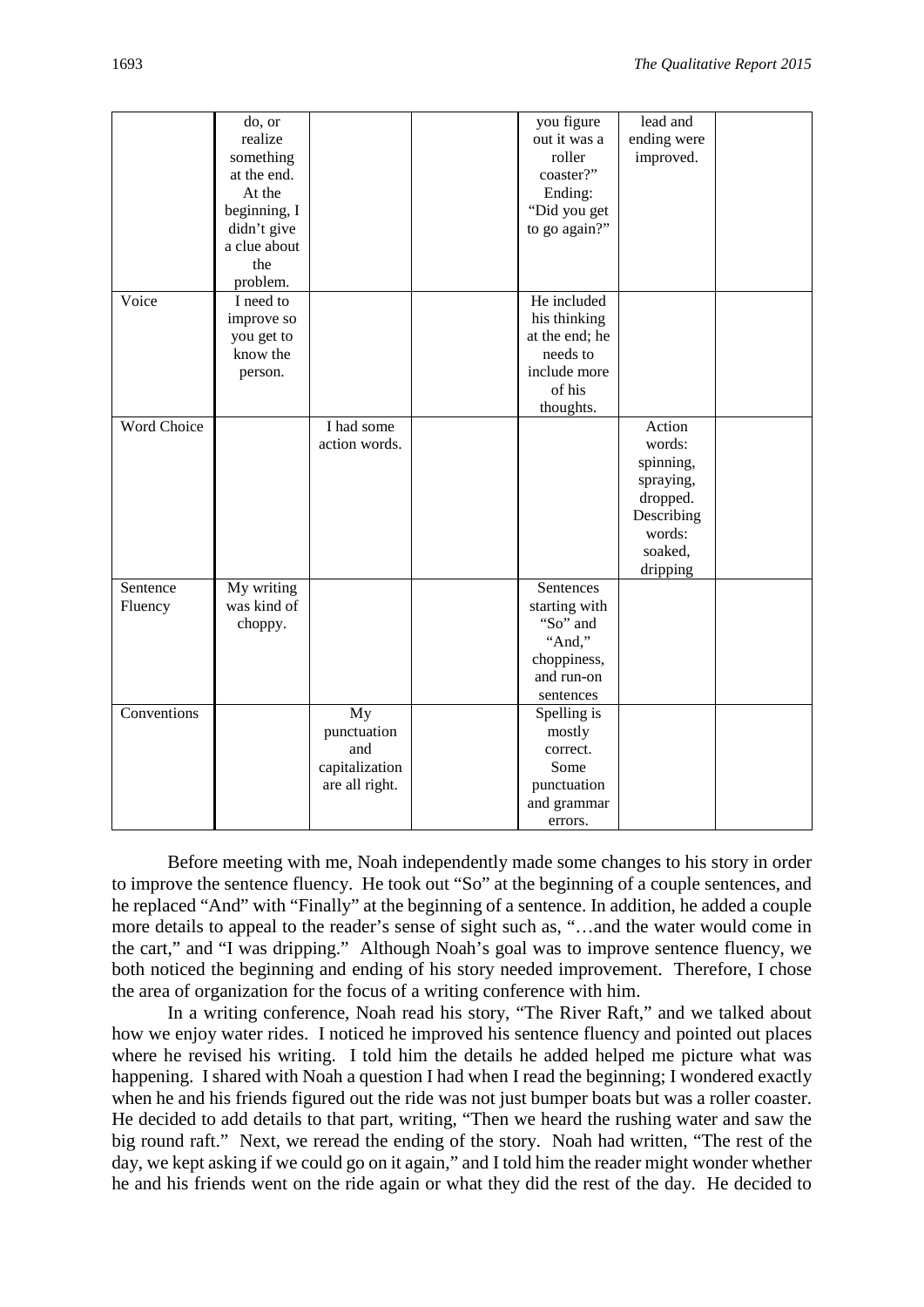take out his last sentence, "And that is my story about the river raft," and write about how he and his friends spent the remainder of the day.

Noah wrote another personal narrative after he was injured with a concussion while playing football. In his narrative called "The Story about My Concussion," he started his story with action, used some dialogue, and chose action words well. The beginning of Noah's story was, "Break! The offense was coming up to the line of scrimmage. I got down in my defensive stance. The quarterback got down and shouted out, *Down Set Hut!* I took off, but I didn't have to go far. The play came right to me. The running back lowered his head, and I went in for the tackle. Crack!" The day after Noah wrote this story I asked for volunteers to share their stories, and Noah raised his hand right away.

I had a conference with Noah after he had written the story about his concussion. After he read his story, I commented, "This just seems so real. I kind of felt like I was playing football… like I was you," pointing out specific descriptive words and phrases Noah used and explaining the effect these words had on me. For example, I said, "I could especially picture that part." The next question in the conference was about strengths and weaknesses Noah saw in his writing. Noah expressed that he did a lot of describing at the beginning of the story but did not do enough describing toward the end. I agreed with him and asked, "How do you think you could make the second half of your story descriptive, too?" He replied, "I could put more detail and think back more to what exactly happened."

A few days after this writing conference, students were asked to write a story with a predator/prey relationship for a science assignment. Noah started thinking and writing immediately. The following week, when students came up with story ideas during an author's visit, Noah volunteered to share his story idea.

After Noah finished writing and revising his story about the concussion, he wrote a personal narrative he called "The Time I Was on KSFY." After Noah drafted the story, we met for a writing conference. Noah said his goal was to make his story sound better and smoother, and, to accomplish his goal, he was trying to start sentences in various ways. Noah thought he used description well and showed me places in his story where he used description. Using the self-assessment form we created as a reference, I asked Noah if he thought he included any thoughts, action, or dialogue along with his description. He found a part of his story where he included some dialogue and a part where he included his thoughts. I told Noah, "When you tell what you're thinking, that helps the voice in your story because the reader gets to know you." Noah was concerned because he had two sentences starting with the word, "When." I told him that his use of introductory clauses at the beginning of his sentences helped his writing sound more fluent. Since he had two long sentences in a row, we found a way he could break one of the sentences into two sentences.

Noah's self-assessment for his story, "The Time I Was on KSFY," showed he thought his writing had improved (See Table 2). He rated his writing "good" in four areas: ideas, organization, sentence fluency, and conventions and "outstanding" in two areas: voice and word choice. In the evidence section of this self-assessment, Noah wrote that he included dialogue, descriptive words, and action and that he appealed to the reader's sense of taste. He wrote that in his story he showed how he felt so the readers could get to know him. According to Noah, he started sentences in various ways and used various sentence lengths. He set a goal of placing punctuation correctly in his story.

| <b>Table 2.</b> Noah's Self-Assessment and Teacher/Researcher's Assessment of "The Time I Was on KSFY" |                        |        |                             |                                 |                   |                    |  |  |  |
|--------------------------------------------------------------------------------------------------------|------------------------|--------|-----------------------------|---------------------------------|-------------------|--------------------|--|--|--|
|                                                                                                        | Noah's Self-Assessment |        |                             | Teacher/Researcher's Assessment |                   |                    |  |  |  |
| Writing                                                                                                | "Getting"              | "Good" | "Outstanding"   Approaching |                                 | <b>Proficient</b> | Proficient         |  |  |  |
| <b>Traits</b>                                                                                          | There"                 |        |                             | Proficiency                     |                   | with               |  |  |  |
|                                                                                                        |                        |        |                             |                                 |                   | <b>Distinction</b> |  |  |  |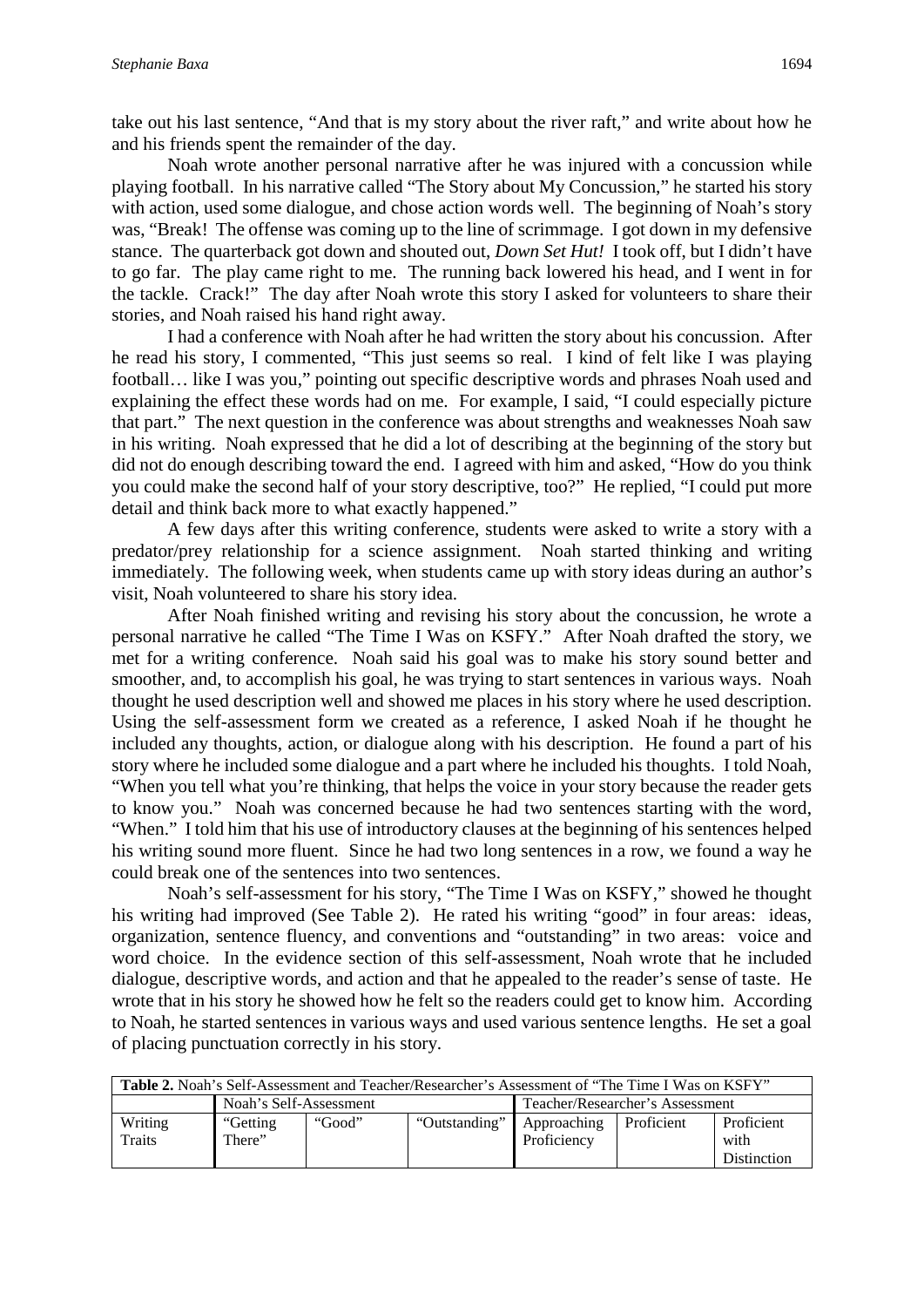| Ideas              | You could      |               |                | He included  |  |
|--------------------|----------------|---------------|----------------|--------------|--|
|                    | taste the      |               |                | description, |  |
|                    |                |               |                |              |  |
|                    | candy, and I   |               |                | thoughts,    |  |
|                    | had dialogue.  |               |                | action, and  |  |
|                    |                |               |                | dialogue.    |  |
| Organization       | The order      |               |                | The order    |  |
|                    | makes sense,   |               |                | made sense.  |  |
|                    | and I didn't   |               |                | His lead     |  |
|                    | get off topic. |               |                | showed       |  |
|                    | I say          |               |                | what was     |  |
|                    | something at   |               |                | happening    |  |
|                    | the end.       |               |                | and where;   |  |
|                    |                |               |                |              |  |
|                    |                |               |                | his ending   |  |
|                    |                |               |                | included     |  |
|                    |                |               |                | him thinking |  |
|                    |                |               |                | and saying   |  |
|                    |                |               |                | something.   |  |
|                    |                |               |                |              |  |
| Voice              |                | It showed     |                | He included  |  |
|                    |                | how the       |                | thoughts and |  |
|                    |                | characters    |                | feelings.    |  |
|                    |                | felt, and you |                |              |  |
|                    |                | got to know   |                |              |  |
|                    |                | me.           |                |              |  |
| <b>Word Choice</b> |                | I used        |                | Specific     |  |
|                    |                | descriptive   |                | nouns,       |  |
|                    |                | words and     |                | verbs, and   |  |
|                    |                | action.       |                | adjectives:  |  |
|                    |                |               |                | laughing,    |  |
|                    |                |               |                | recognized,  |  |
|                    |                |               |                |              |  |
|                    |                |               |                | texted,      |  |
|                    |                |               |                | replied,     |  |
|                    |                |               |                | mentioned,   |  |
|                    |                |               |                | hope         |  |
|                    |                |               |                | surprised,   |  |
|                    |                |               |                | full-size    |  |
|                    |                |               |                | Skittles, a  |  |
|                    |                |               |                | "star"       |  |
| Sentence           | I started      |               | Close to       |              |  |
| Fluency            | sentences in   |               | proficiency:   |              |  |
|                    | different      |               | Variety of     |              |  |
|                    | ways and had   |               | sentence       |              |  |
|                    | different      |               | lengths but a  |              |  |
|                    | lengths of     |               | few run-on     |              |  |
|                    | sentences.     |               | sentences.     |              |  |
| Conventions        | My             |               | Close to       |              |  |
|                    | capitalization |               | proficiency:   |              |  |
|                    | and spelling   |               | Some           |              |  |
|                    |                |               |                |              |  |
|                    | were correct.  |               | capitalization |              |  |
|                    |                |               | and            |              |  |
|                    |                |               | punctuation    |              |  |
|                    |                |               | errors         |              |  |

After Noah typed his KSFY story using his Chromebook, I met with him for another writing conference. He read the story and his self-assessment to me, and I commented on how fun it must have been to be on TV. Noah's story sounded smoother than "The River Raft" because he had used a variety of sentence lengths and sentence beginnings. When I asked Noah what he thought he did really well, he said "description" and pointed out some descriptive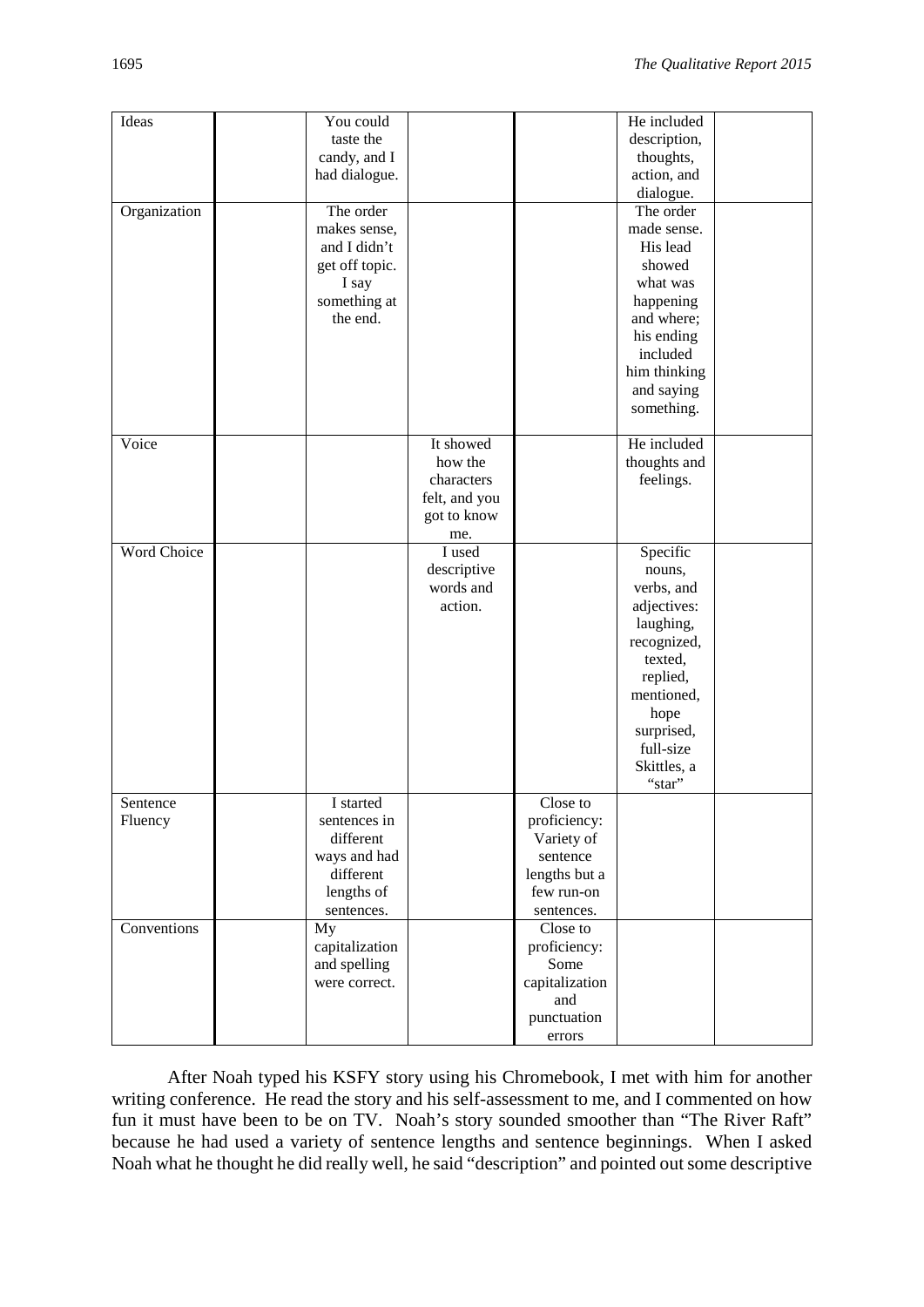words and phrases he used. When I asked him what he would like to improve, he said, "I have some really long sentences." I, too, had noticed a few run-on sentences when Noah read his story, so I asked him to reread his story and find places where he needed end punctuation. He found the run-ons and said he wanted to fix them. He also noticed a place in the story where he wanted to take out the word "Then" because he had started the previous sentence with "Then." Since I had noticed capitalization errors, I asked Noah to identify some words he needed to capitalize. I also helped him fix an error in grammar.

**Writing Progress**. Throughout the study, I saw improvement in Noah's writing especially in the areas of organization and voice. In addition, I saw similarities when comparing my assessments and Noah's self-assessments. In his story, "The River Raft," Noah and I both thought ideas and word choice were areas of proficiency. We agreed that organization, voice, and sentence fluency were approaching proficiency. The only areas where my scores and Noah's self-assessment did not match was the area of conventions; Noah thought his conventions were "good," and I thought this area needed improvement. After Noah and I met and after he made revisions to his story, I found his writing showed proficiency in organization. For the story, "The Time I Was on KSFY," Noah scored his writing slightly higher than I scored it. We both thought his writing was proficient in the areas of ideas and organization. While he believed it was outstanding in the areas of voice and word choice, I found it to be proficient in those areas. For sentence fluency and conventions, Noah thought his writing was good, and I found it to be close to proficient.

#### **Alex**

Alex was 10 years old and white, the older of two boys in his Christian family. Alex's parents showed interest in his academic progress, asking at the beginning of the year about his reading skills. His parents expected him to read regularly at home and helped him find appropriate books for independent reading. Although Alex was able to read at a slightly aboveaverage level, he often chose books that were quite easy for him to read. His parents wanted him to read more challenging books. They wanted Alex to bring home word work and math work so he could practice those skills at home. Alex listened well during classroom instruction and often participated in discussions.

When interviewed at the beginning of the study, Alex described good stories as ones that include the following: punctuation, neatness, good words, and good sentences. He explained using good words by saying, "like the way you think you'd talk." Alex said writers of really good stories brainstorm, write on scratch paper, and then add punctuation and check if they missed any words. In the concluding interview, Alex named several characteristics of quality narrative writing. He said the stories had correct punctuation, capitalization, and spelling. He said good stories sound fluent, not choppy, and events are all in order, not mixed up. In addition, he said the writing had good voice meaning it sounded like the writer was actually speaking, and he said the person reading the story could imagine what is happening in the story, hear the sounds, and smell the smells. Alex said the writer used his or her imagination and remembered what happened. After the writer wrote the story, he or she fixed mistakes.

At the beginning of the study, Alex said the strengths of his own story-writing were brainstorming and going back and checking punctuation and spelling. Alex thought he could improve his writing by using good handwriting, more punctuation, and a variety of punctuation. In the concluding interview, when Alex was asked about the strengths of his story-writing, he said people could hear the sounds, smell the smells, and see what happened and what he did. He said, "They (the readers) could imagine." He thought his greatest strength as a writer was remembering what happened and remembering most of the details. Alex thought he could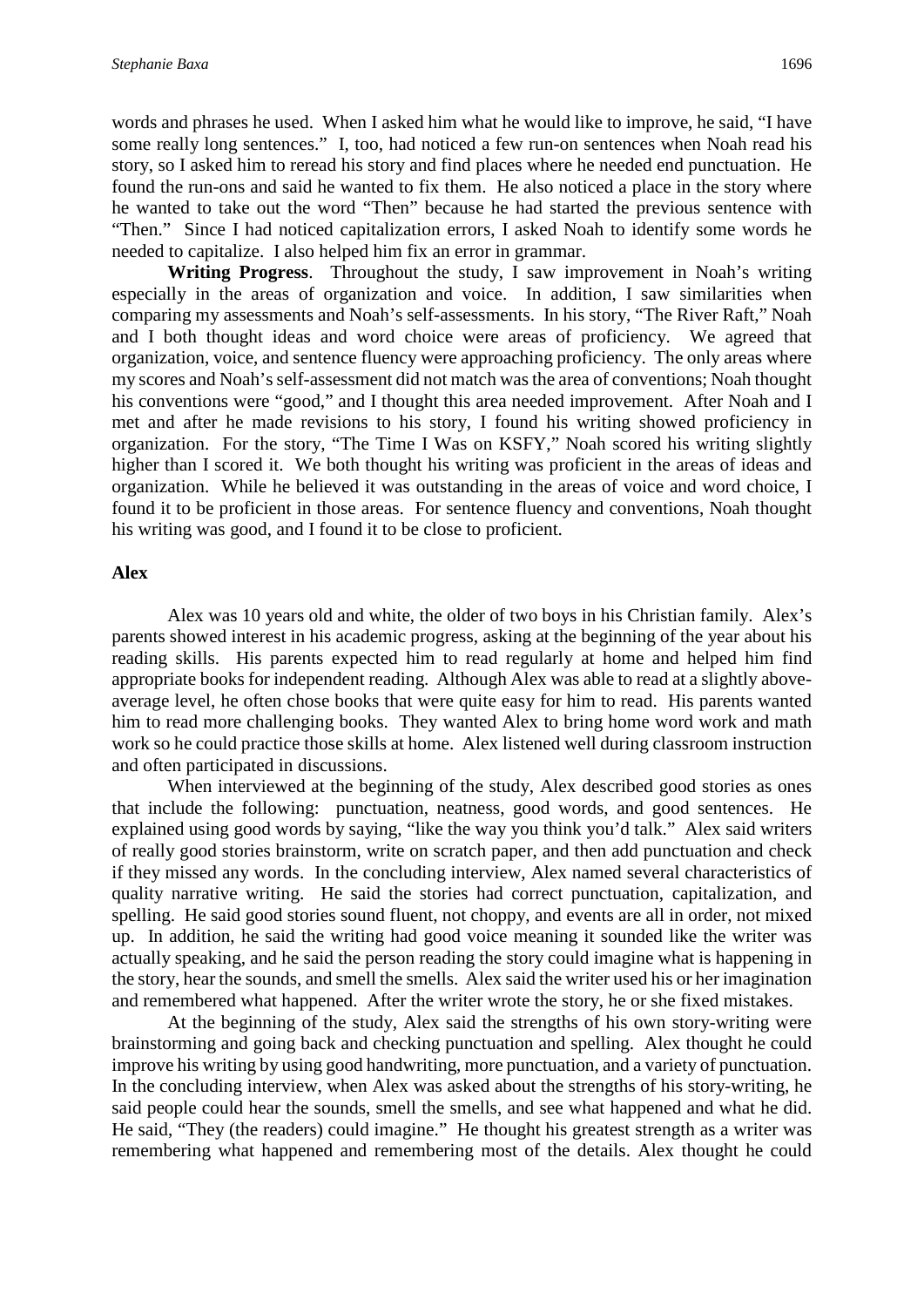improve his stories by imagining more, making his stories longer, and including more thoughts. He also said he needed to fix his stories by adding punctuation.

**Self-Assessment and Writing Conferences**. Before the start of the study, Alex had drafted two personal narratives, one about being at Hollywood Studios and one about a New Year's Eve party. At the time the study began, Alex had drafted a third narrative called "The Time I Went Tubing." He completed a self-assessment of this piece (See Table 3). He thought he did well in all areas, circling "Good" on the rubric for the traits of Ideas, Organization, and Conventions and circling "Outstanding" for the traits of Voice, Word Choice, and Sentence Fluency. For evidence, he wrote that he described the setting of the beach and described how he skipped over the water. He thought that writing, "It was a slow ride at first, but then it got faster, faster," was evidence of outstanding voice and thought writing, "The lake spit me back out," was evidence of outstanding word choice. He noted that some of his sentences were long and some short and said he used correct capitalization.

|                     |                        |                                                                              | Table 3. Alex's Self-Assessment and Teacher/Researcher's Assessment of "The Time I Went Tubing"  |                                                                                                  |                                                                                                                                |                                   |
|---------------------|------------------------|------------------------------------------------------------------------------|--------------------------------------------------------------------------------------------------|--------------------------------------------------------------------------------------------------|--------------------------------------------------------------------------------------------------------------------------------|-----------------------------------|
|                     | Alex's Self-Assessment |                                                                              |                                                                                                  | Teacher/Researcher Assessment                                                                    |                                                                                                                                |                                   |
| Writing<br>Traits   | "Getting<br>There"     | "Good"                                                                       | "Outstanding"                                                                                    | Approaching<br>Proficiency                                                                       | Proficient                                                                                                                     | Proficient<br>with<br>Distinction |
| Ideas               |                        | "I described<br>the setting of<br>the beach."                                |                                                                                                  |                                                                                                  | He included<br>a lot of<br>details,<br>describing<br>the sights<br>and sounds.                                                 |                                   |
| Organization        |                        | "I described<br>how it felt<br>when I<br>skipped over<br>the water<br>once." |                                                                                                  | Details are in<br>order.<br>Ending<br>partially<br>connects to<br>the main part<br>of the story. | After he<br>revised the<br>ending, the<br>organization<br>was<br>proficient.                                                   |                                   |
| Voice               |                        |                                                                              | "When we<br>started out<br>slow and got<br>faster and<br>faster and the<br>Jet Ski took<br>off." | He needs to<br>reveal his<br>thoughts and<br>feelings.                                           | Voice was<br>proficient<br>after he<br>improved the<br>ending.                                                                 |                                   |
| Word Choice         |                        |                                                                              | "I described<br>how I felt like<br>the lake spit<br>me out."                                     |                                                                                                  | He used<br>figurative<br>language and<br>active verbs:<br>crashing,<br>just-right,<br>screaming at<br>the top of<br>our lungs. |                                   |
| Sentence<br>Fluency |                        |                                                                              | "How some<br>of my<br>sentences<br>were long and<br>short."                                      | A lot of short<br>sentences;<br>writing<br>sounds<br>choppy in<br>some places.                   |                                                                                                                                |                                   |
| Conventions         |                        | 'I did not<br>have                                                           |                                                                                                  | End<br>punctuation                                                                               |                                                                                                                                |                                   |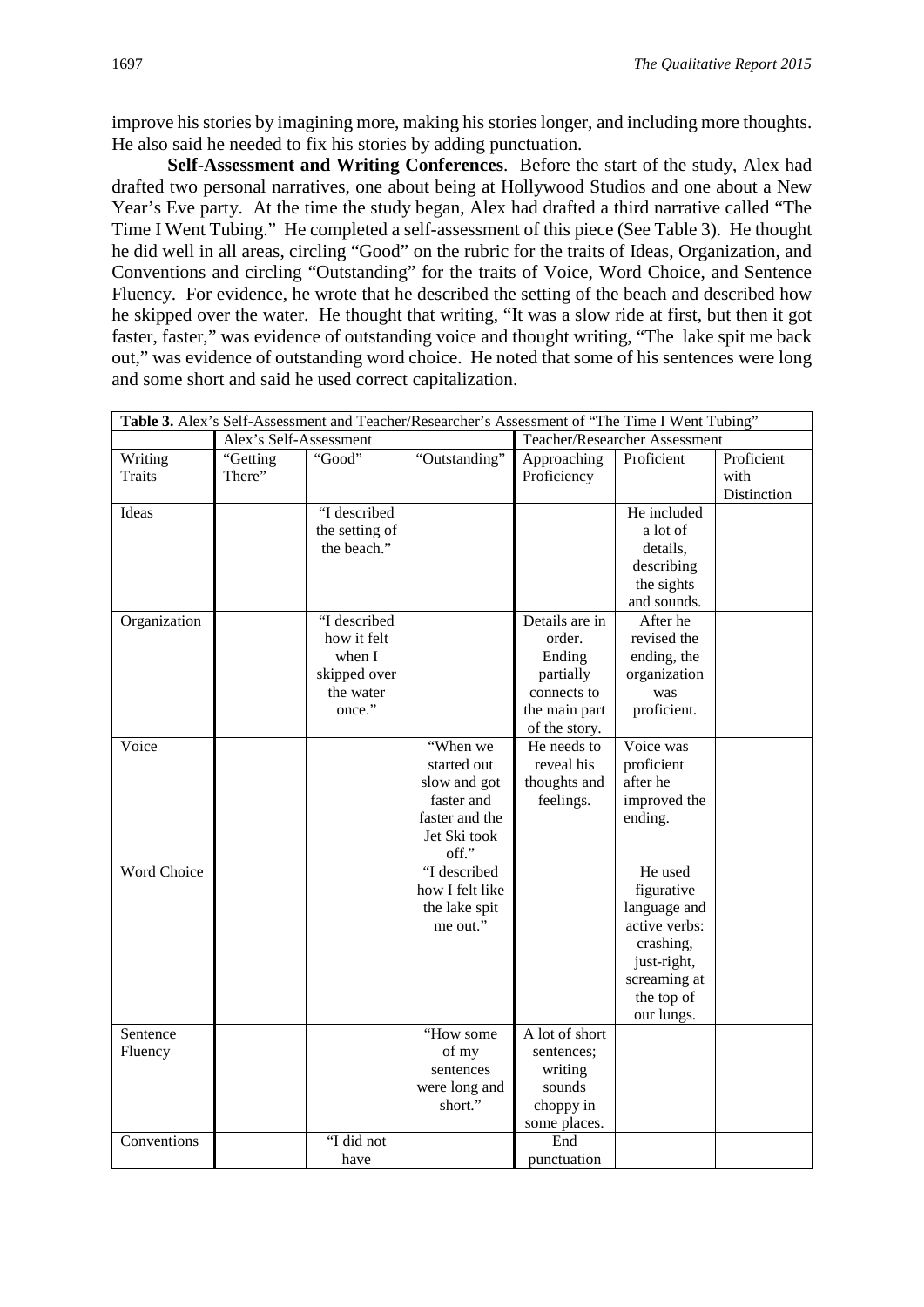| . .<br>$\sim$<br>:1Or | g in              |  |
|-----------------------|-------------------|--|
| nn                    | .aces<br>-------- |  |

When I read Alex's story, I noticed he included a lot of details and wrote those details in order. I could tell he thought back and remembered the experience and described the sights and sounds so the reader could experience the story. I noticed he did not reveal how he was feeling or what he was thinking, so I thought voice could be improved. His ending only partially connected to the main part of the story. The story was about him going tubing, and in the ending, he just said that he gave his life jacket to his other cousin who then went on the Jet Ski. I felt Alex needed to show why this story was important to him. I thought if I asked him to tell me about the importance of the story, he and I might be able to think of how he could improve the ending. In addition, I noticed many places where the end punctuation was missing, and at the beginning of the story, he had a lot of short sentences, so the writing sounded choppy.

When I met with Alex for a writing conference, first he read his story to me. I responded to his figurative language by laughing and saying, "Wow," and asked if he had gone tubing recently. I told Alex he seemed to remember a lot of the details of the experience and told him I could picture it and felt like I was there. I asked him what he thought he did in his writing that caused me to feel like I was there, and he pointed out four descriptive phrases that he used. I pointed out the phrases "waves were crashing" and "We were screaming at the top of our lungs" and told him those phrases helped me hear what was happening. I also pointed out that he did something I have seen other authors do. He wrote, "… then it got faster, faster…" and I told him that the repetition of that word might help the reader experience the story, too. I asked Alex what he wanted to do next in his story and how he thought he could improve it. He said he wanted to spell more words correctly and told me a couple words he had spelled incorrectly. After acknowledging his goal, I asked him if he was happy with his ending because improving his ending would improve the organization and voice of his writing. After he said, "Not really," I suggested he end his story by showing the reader why it was an important story to him. When I asked him what was important about his story, he said, "I was there with my family." Alex decided to improve his story ending by showing the reader why this was an important story to him.

After the conference with Alex, I thought about how the other students, like Alex, might need more instruction in writing endings for their stories. In addition, I thought about how Alex probably would not have set the goal of improving the ending of his story if I had not talked with him about how his ending needed improvement.

The day after the writing conference, Alex volunteered to share his story with the class. A few days later, when an author visited our classroom, Alex raised his hand and asked the author whether he could use words or phrases another author used. He had used figurative language in his story after seeing figurative language in his book. When the author had the students think of story ideas and then asked if anyone wanted to share his or her idea, Alex volunteered to share his.

The next personal narrative Alex wrote was "The Basketball Championship Game" (See Table 4). According to Alex, the ideas, word choice, sentence fluency, and conventions were "good" and the voice and organization "outstanding." On his self-assessment, Alex explained that he wrote about the "beep" of the whistle and about shaking his head when he looked at the scoreboard. In the voice and organization sections of his self-assessment, Alex provided evidence of voice. For evidence of good word choice, Alex wrote, "I said, *The unspeakable happened.*" He thought his sentences were smooth and his spelling, capitalization, and punctuation correct. However, a goal Alex wrote before meeting with me was to improve the conventions of his writing.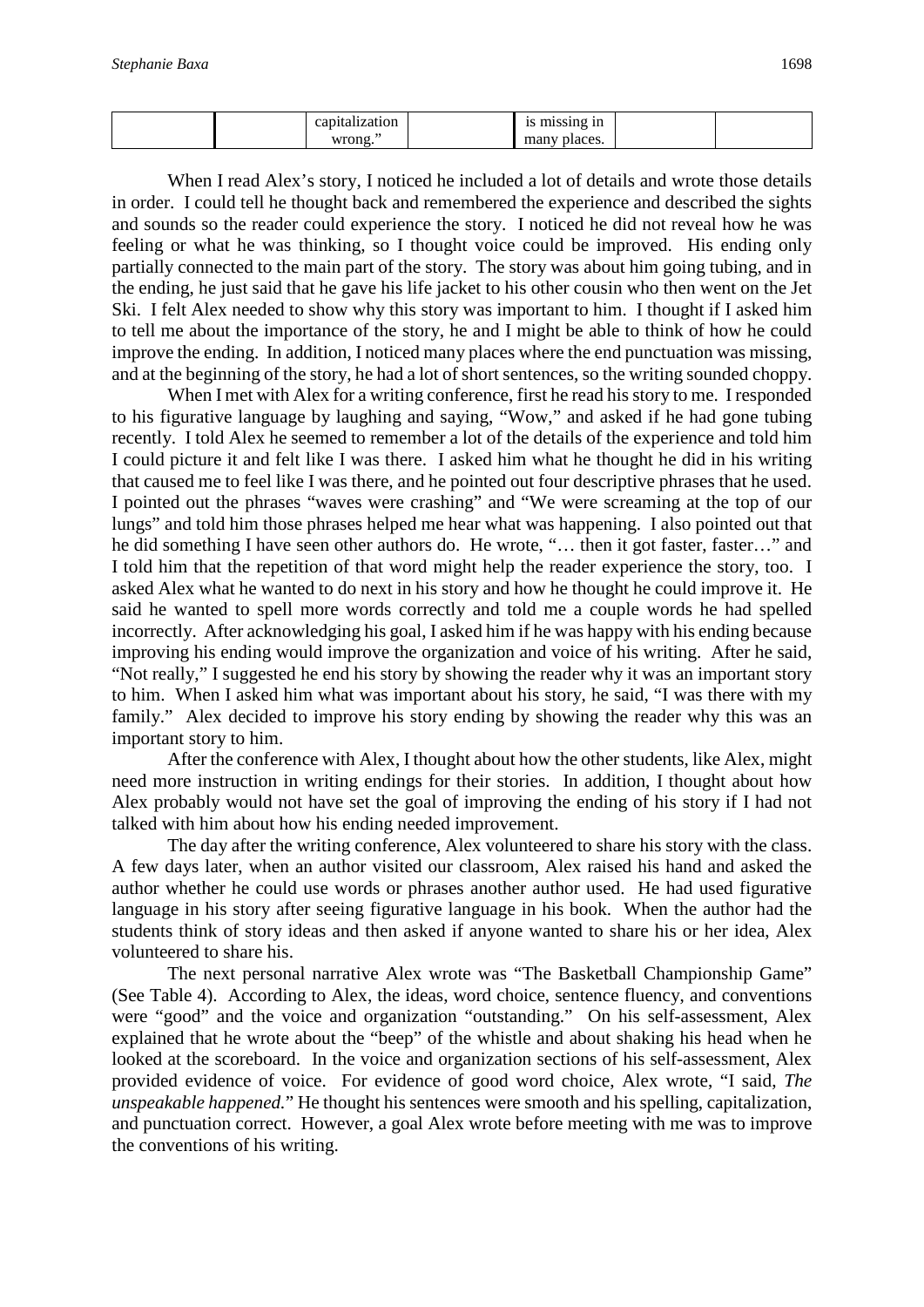|               |                                    |                 | Table 4. Alex's Self-Assessment and Teacher/Researcher's Assessment of "The Basketball Championship |                                |                                             |             |
|---------------|------------------------------------|-----------------|-----------------------------------------------------------------------------------------------------|--------------------------------|---------------------------------------------|-------------|
| Game"         |                                    |                 |                                                                                                     |                                |                                             |             |
| Writing       | Alex's Self-Assessment<br>"Getting | "Good"          | "Outstanding"                                                                                       | Approaching                    | Teacher/Researcher Assessment<br>Proficient | Proficient  |
| <b>Traits</b> | There"                             |                 |                                                                                                     | Proficiency                    |                                             | with        |
|               |                                    |                 |                                                                                                     |                                |                                             | Distinction |
| Ideas         |                                    | I wrote, "The   |                                                                                                     | I wonder why                   | After he                                    |             |
|               |                                    | beep of the     |                                                                                                     | this story was                 | revised the                                 |             |
|               |                                    | whistle blew    |                                                                                                     | important to                   | ending, Ideas                               |             |
|               |                                    | for the game    |                                                                                                     | him.                           | was                                         |             |
|               |                                    | to start."      |                                                                                                     |                                | proficient.                                 |             |
| Organization  |                                    |                 | I explained                                                                                         | Ending needs                   | After he                                    |             |
|               |                                    |                 | when I shook                                                                                        | improvement.                   | revised the                                 |             |
|               |                                    |                 | my head                                                                                             |                                | ending,                                     |             |
|               |                                    |                 | when I looked                                                                                       |                                | Organization                                |             |
|               |                                    |                 | at the                                                                                              |                                | was                                         |             |
|               |                                    |                 | scoreboard.<br>I said how I                                                                         |                                | proficient.                                 |             |
| Voice         |                                    |                 | felt when the                                                                                       |                                | He wrote, "I<br>looked at the               |             |
|               |                                    |                 |                                                                                                     |                                | scoreboard,                                 |             |
|               |                                    |                 | game was<br>over.                                                                                   |                                | and I shook                                 |             |
|               |                                    |                 |                                                                                                     |                                | my head."                                   |             |
| Word Choice   |                                    | I said, "The    |                                                                                                     |                                | He wrote,                                   |             |
|               |                                    | unspeakable     |                                                                                                     |                                | "The                                        |             |
|               |                                    | happened,"      |                                                                                                     |                                | unspeakable                                 |             |
|               |                                    | and used        |                                                                                                     |                                | happened,"                                  |             |
|               |                                    | descriptive     |                                                                                                     |                                | and the                                     |             |
|               |                                    | words.          |                                                                                                     |                                | words,                                      |             |
|               |                                    |                 |                                                                                                     |                                | "drives" and                                |             |
|               |                                    |                 |                                                                                                     |                                | "possession."                               |             |
| Sentence      |                                    | My sentences    |                                                                                                     | He had some                    |                                             |             |
| Fluency       |                                    | were smooth.    |                                                                                                     | variety of                     |                                             |             |
|               |                                    |                 |                                                                                                     | sentence                       |                                             |             |
|               |                                    |                 |                                                                                                     | lengths and                    |                                             |             |
|               |                                    |                 |                                                                                                     | beginnings.                    |                                             |             |
|               |                                    |                 |                                                                                                     | He had some                    |                                             |             |
|               |                                    |                 |                                                                                                     | run-on                         |                                             |             |
|               |                                    |                 |                                                                                                     | sentences and<br>several short |                                             |             |
|               |                                    |                 |                                                                                                     | sentences in a                 |                                             |             |
|               |                                    |                 |                                                                                                     | row.                           |                                             |             |
| Conventions   |                                    | My spelling,    |                                                                                                     | Spelling is                    |                                             |             |
|               |                                    | capitalization, |                                                                                                     | good. I                        |                                             |             |
|               |                                    | and             |                                                                                                     | found                          |                                             |             |
|               |                                    | punctuation     |                                                                                                     | capitalization                 |                                             |             |
|               |                                    | were correct.   |                                                                                                     | errors, and                    |                                             |             |
|               |                                    |                 |                                                                                                     | end                            |                                             |             |
|               |                                    |                 |                                                                                                     | punctuation                    |                                             |             |
|               |                                    |                 |                                                                                                     | is missing in                  |                                             |             |
|               |                                    |                 |                                                                                                     | many places.                   |                                             |             |

When I read Alex's draft, I noticed strong word choice and evidence of voice. Examples of strong word choice were, "The unspeakable happened" and the words, "drives" and "possession." Evidence of strong voice was, "I looked at the scoreboard, and I shook my head." Like his story about tubing, this story was missing some meaning; I wondered why the story was important to Alex. I thought Alex could improve the ideas, organization, and voice of his story by writing an ending that showed the importance of the story. In addition, I thought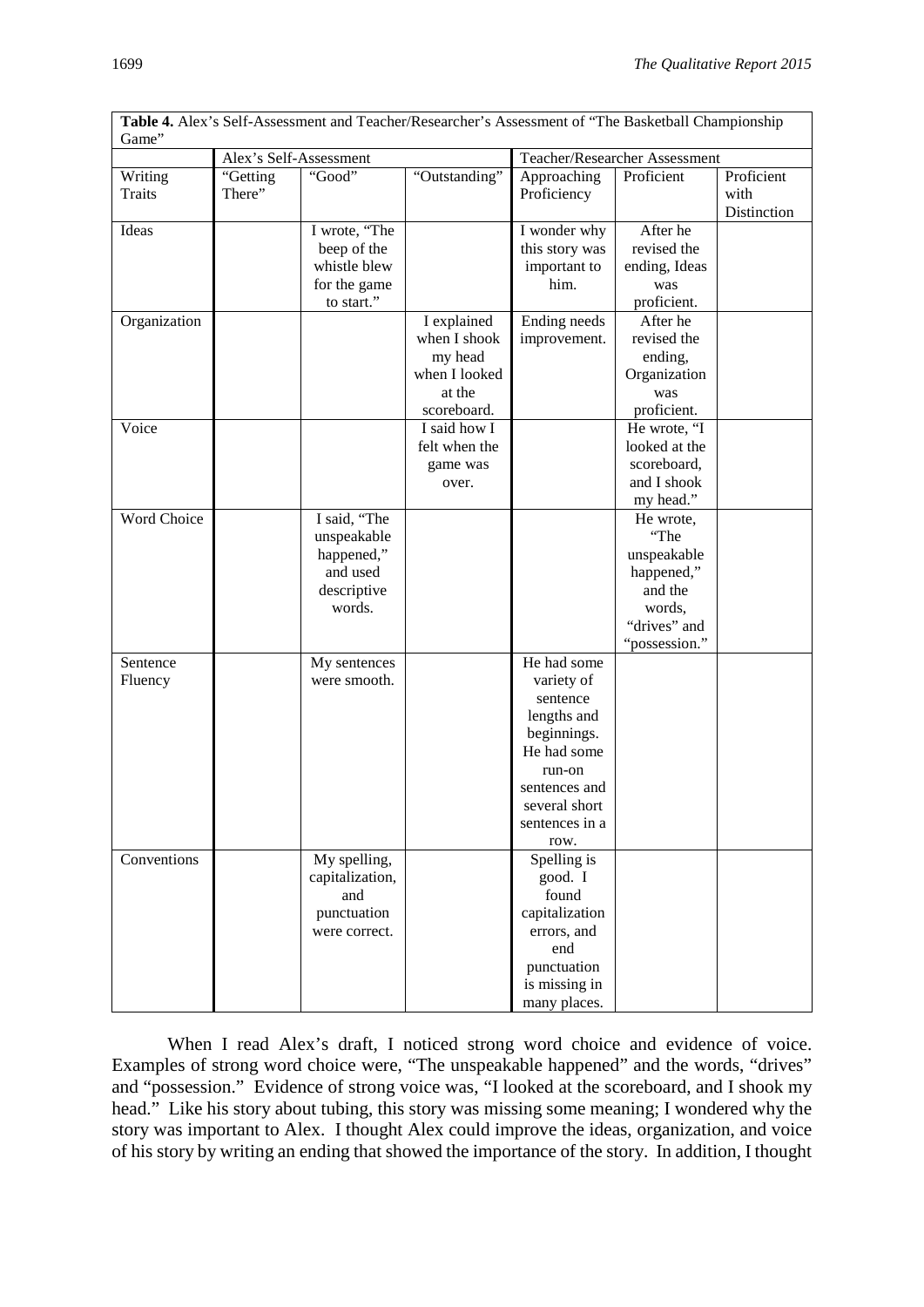he needed to improve sentence fluency and conventions by including punctuation and capitalization.

When I met with Alex for a writing conference, he read his story, "The Basketball" Championship Game" aloud to me and explained his self-assessment. He thought he did well in the area of ideas because he remembered what he did and how the game happened and included action. To give an example, he read a part of his story that included action. During the conference, Alex told me more than what he wrote on the self-assessment form. He included few details in his explanation on the self-assessment; however, when asked to explain his reasoning, he did. I asked Alex a question because I was confused during one part of the story. Then I asked him how he thought he could improve his story ending. With some prompting from me, Alex decided to explain at the end of his story how he felt when the game was over. Finally, I asked Alex to reread part of his story that was missing some end punctuation. He was able to identify where he needed punctuation, so I told him to reread the whole story on his own and add punctuation. After the writing conference, Alex added a twosentence conclusion that explained feelings he had about the game and added end punctuation in a few places.

**Writing Progress**. The writing trait of word choice was a strength in Alex's writing, and the trait of voice improved throughout the study. When Alex made revisions to his storyendings after our writing conferences, his writing improved in the areas of ideas, organization, and voice because he included his thoughts, helped the reader see the significance of his stories, and revealed his personality.

In Alex's first story, his writing was proficient in the areas of ideas and word choice and, after revisions, in the areas of organization and voice. Sentence fluency and conventions needed improvement because end punctuation was missing in many places. According to Alex, his writing was "good" in the areas of ideas, organization, and conventions and "outstanding" in the areas of voice, word choice, and sentence fluency.

After Alex revised his story about the basketball game, his writing showed proficiency in ideas, organization, voice, and word choice and again needed improvement in sentence fluency and conventions. Since Alex's sentences varied in length and structure during parts of his stories, some parts could be read aloud easily. According to Alex, the ideas, word choice, sentence fluency, and conventions were "good," and the organization and voice were "outstanding." The evidence Alex provided for "outstanding organization" was evidence of ideas and voice, not of organization. Although Alex set a goal of improving his conventions and could identify places that needed end punctuation, he did not include all the necessary end punctuation independently.

#### **Megan**

Megan was 10 at the time of the study and lived with her parents. She was white and attended a Christian church. She did not have any siblings. Megan enjoyed school and was excited about participating in a girls' fitness and self-esteem program, band, and the crossing guard program in fifth grade. On standardized test, Megan performed in the above-average and advanced ranges. She showed excitement about reading and writing, telling me about the fantasy series she was reading with her dad and about fantasy stories she liked to write.

At the beginning of the study, Megan described good stories as ones that are descriptive and create a picture in the reader's mind. She said good stories make the reader think but do not confuse the reader. According to Megan, writers of personal narratives think back to the experience, try and recall every little detail, and write about it. At the end of the study, Megan said good stories have a lot of detail and appeal to the reader's senses. She said people can picture the stories because of the detail and the way the author describes what something looks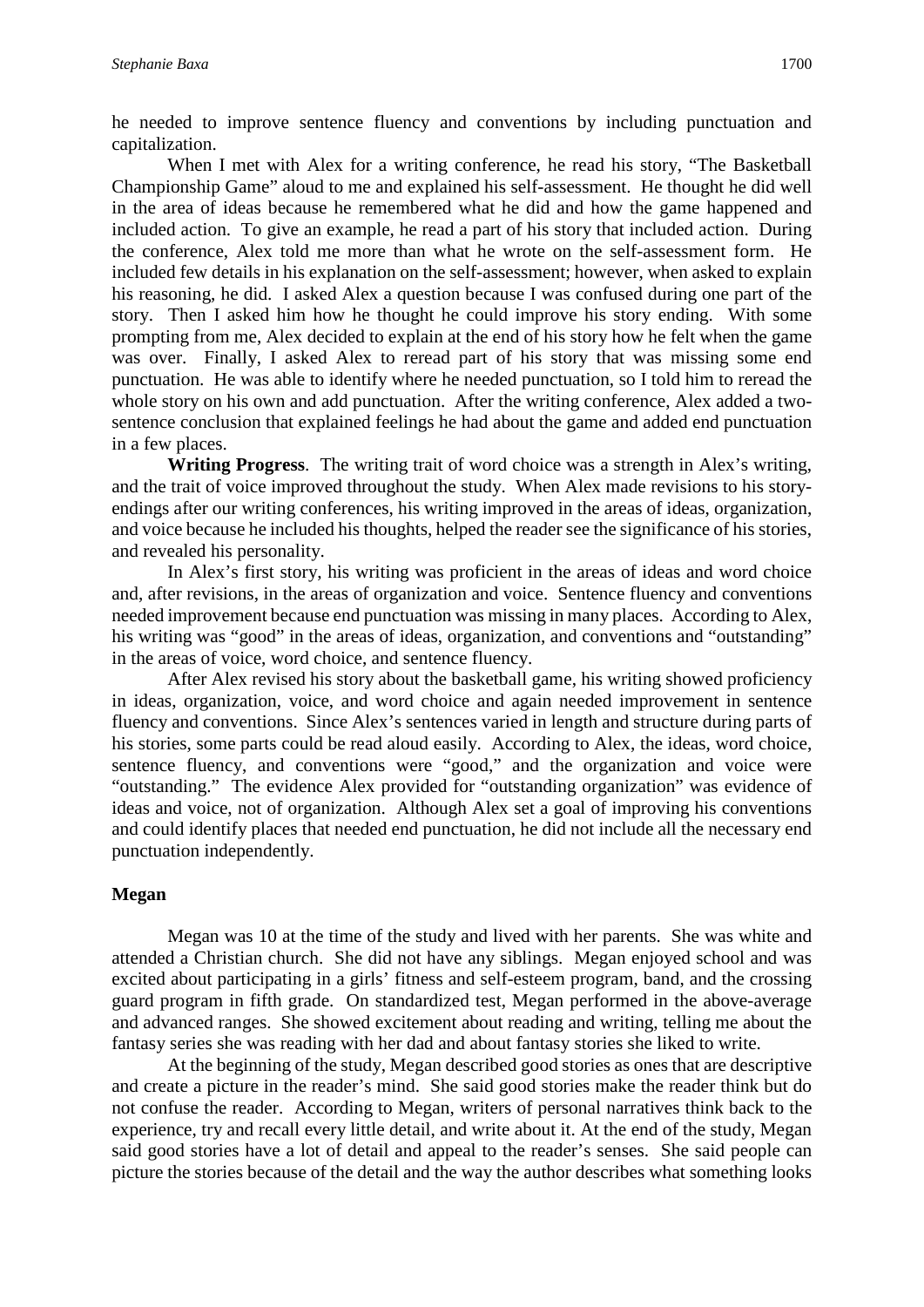like, where it is, and what is happening. She gave an example, telling me, "Instead of saying *I saw a wolf*, I might say, *I saw a white wolf with blue eyes standing at the top of a cliff. It looked down at me and looked as if it was shaking its head, and its fur was blowing in the wind.*" In addition, Megan said good stories sound fluent, not choppy. When asked what writers of personal narratives do, Megan replied that they think about what might happen in the story before they write it down.

 When asked about strengths of her writing at the beginning of the study, Megan said she is really good at writing fiction but not as good at writing nonfiction. When asked about areas she thinks she needs to improve, she said she could make her writing more descriptive. She said, "Sometimes **I** can get a picture in my head, but I'm not sure about other people when they read it." She thought she might need to think back more about the experience and also use neater handwriting. At the end of the study, Megan believed her writing strengths were giving really good details, describing really well, and using good voice. She said the readers get to know her. She thought she needed to improve sentence fluency by making some sentences short and others long.

**Self-Assessment and Writing Conferences**. One of the first personal narratives Megan wrote was about a time she was playing at a playground and her dog ran away from her. She called her story "The Chase" (See Table 5). When I read Megan's story, I noticed details and description including thoughts, action, and some dialogue. Her organization needed some improvement as she elaborated on some insignificant events during the first part of her story. Her elaboration and word choice was very good in the most important part of the story, and her voice was strong. The words Megan used to describe her thoughts, feelings, and actions in the important part of the story revealed her personality and feelings about not wanting to disappoint her mom. Sentence fluency could be improved and word choice could be improved at the beginning of the story. Megan attempted using figurative language; however the choice of simile did not seem to fit where it was used.

| Table 5. Megan's Self-Assessment and Teacher/Researcher's Assessment of "The Chase" |                         |                |                |                               |               |             |
|-------------------------------------------------------------------------------------|-------------------------|----------------|----------------|-------------------------------|---------------|-------------|
|                                                                                     | Megan's Self-Assessment |                |                | Teacher/Researcher Assessment |               |             |
| Writing                                                                             | "Getting                | "Good"         | "Outstanding"  | Approaching                   | Proficient    | Proficient  |
| Traits                                                                              | There"                  |                |                | Proficiency                   |               | with        |
|                                                                                     |                         |                |                |                               |               | Distinction |
| Ideas                                                                               |                         | I wrote,       |                |                               | Details and   |             |
|                                                                                     |                         | "Mom, I'm      |                |                               | description,  |             |
|                                                                                     |                         | gonna          |                |                               | including     |             |
|                                                                                     |                         | play" I        |                |                               | thoughts,     |             |
|                                                                                     |                         | described      |                |                               | action, and   |             |
|                                                                                     |                         | lots of things |                |                               | dialogue      |             |
|                                                                                     |                         | with detail,   |                |                               |               |             |
|                                                                                     |                         | and I kept     |                |                               |               |             |
|                                                                                     |                         | on topic.      |                |                               |               |             |
| Organization                                                                        |                         | I described    |                | Elaborated                    |               |             |
|                                                                                     |                         | how I felt in  |                | on                            |               |             |
|                                                                                     |                         | the lead of    |                | insignificant                 |               |             |
|                                                                                     |                         | the story.     |                | events                        |               |             |
|                                                                                     |                         | $\Gamma$ m     |                |                               |               |             |
|                                                                                     |                         | descriptive    |                |                               |               |             |
|                                                                                     |                         | at the end:    |                |                               |               |             |
|                                                                                     |                         | "I had to      |                |                               |               |             |
|                                                                                     |                         | tackle         |                |                               |               |             |
|                                                                                     |                         | him"           |                |                               |               |             |
| Voice                                                                               |                         |                | $\Gamma$ m     |                               | Described     |             |
|                                                                                     |                         |                | describing     |                               | her thoughts, |             |
|                                                                                     |                         |                | how I feel: "I |                               | feelings, and |             |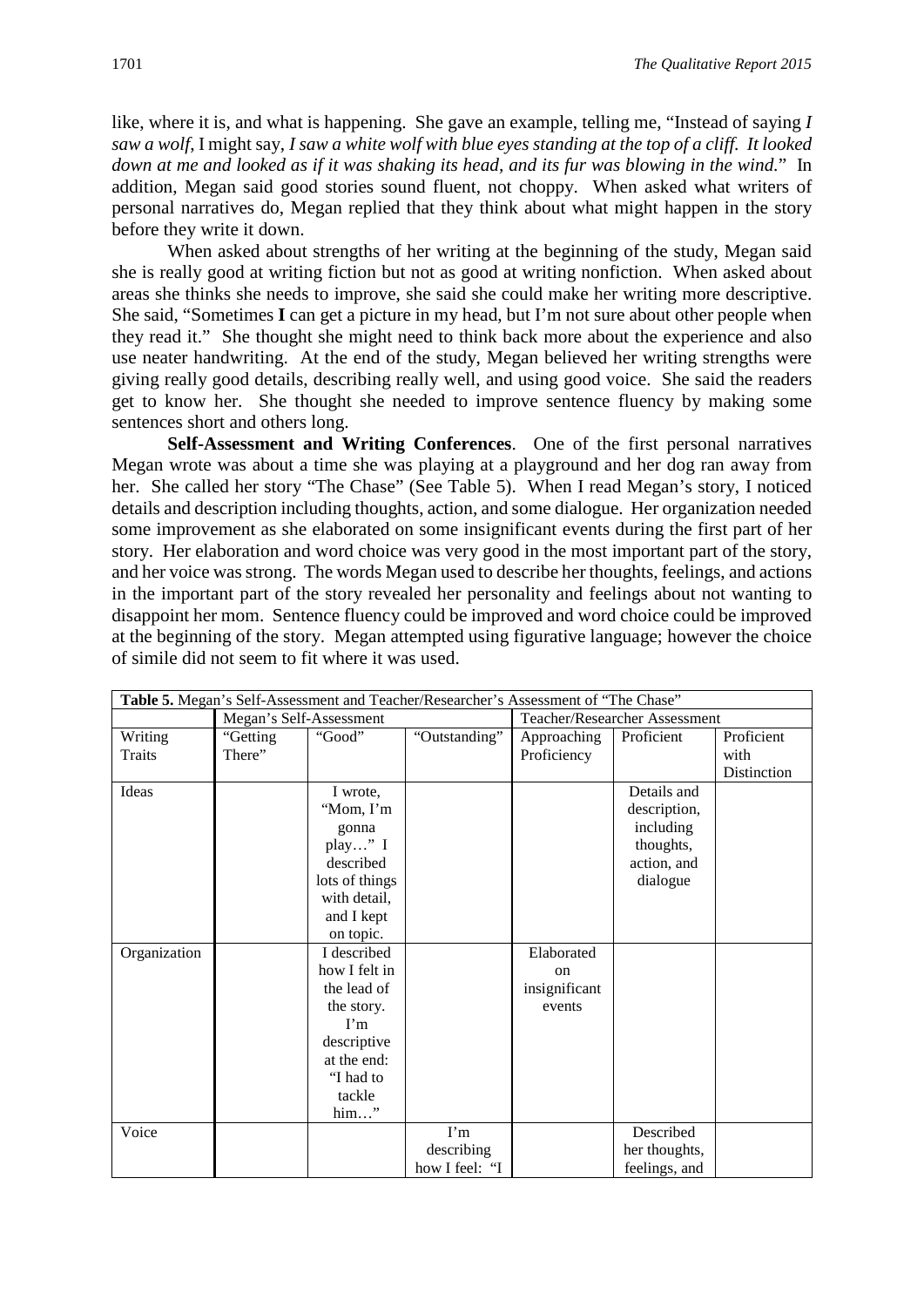|             |              |              | was crying at |              | actions,       |
|-------------|--------------|--------------|---------------|--------------|----------------|
|             |              |              | the           |              | revealing her  |
|             |              |              | thought"      |              | personality    |
| Word Choice |              | 'T was       |               |              | Used active    |
|             |              | running in   |               |              | verbs          |
|             |              | boots"       |               |              | descriptive    |
|             |              | "woosh"      |               |              | words and      |
|             |              |              |               |              | phrases;       |
|             |              |              |               |              | attempted      |
|             |              |              |               |              | figurative     |
|             |              |              |               |              | language.      |
| Sentence    | I put words  |              |               | Several      |                |
| Fluency     | that make    |              |               | sentences    |                |
|             | sense in one |              |               | start with   |                |
|             | sentence. I  |              |               | "And," and   |                |
|             | have         |              |               | she has some |                |
|             | variety. I   |              |               | run-on       |                |
|             | try to make  |              |               | sentences.   |                |
|             | my           |              |               |              |                |
|             | sentences    |              |               |              |                |
|             | start in     |              |               |              |                |
|             | different    |              |               |              |                |
|             | ways.        |              |               |              |                |
| Conventions |              | Capital      |               |              | Spelling       |
|             |              | letters,     |               |              | generally      |
|             |              | punctuation  |               |              | correct; basic |
|             |              | good, and I  |               |              | punctuation    |
|             |              | try to spell |               |              | and            |
|             |              | correct.     |               |              | capitalization |
|             |              |              |               |              | correct        |

In Megan's self-assessment, she felt good about the writing traits of ideas, organization, word choice, and conventions. She felt she did outstanding work in the area of voice and felt that her sentence fluency was close to being good. She noted the description she used, especially at the end of the story, and provided evidence that her writing revealed her feelings. In the evidence section of the self-assessment form, she wrote specific words and phrases that showed strong word choice and voice. She shared that she tried to make her sentences start in different ways and that her capitalization, punctuation, and spelling were good. For a goal, Megan wrote she wanted to try to start her sentences with a variety of words.

In a writing conference, Megan read me her story, "The Chase." After listening to her story, I told her, "I could tell how you felt!" and asked, "Why do you think I could tell how you felt?" Megan's response was, "Because I was really descriptive." I wanted to know if Megan could identify specific phrases that showed strong voice, so I asked, "Can you find a sentence that showed how you felt?" She identified one, and then I pointed out another one: "I started running after him in boots even though my mom says to only run in sneakers." When asked what she was working on at the time to improve her story, Megan said, "I've been revising." She said that at first she had just added an exclamation mark. Then, after looking at some examples of stories and participating in a class discussion about sentence fluency, she had started working on making her writing more fluent. She had taken out the word "So" at the beginning of some sentences. I asked Megan to reread her story so we could listen to the sentence fluency, and we decided on a couple more changes that would make the writing sound smoother. The day following our conference, Megan asked if she could share her story with the class.

About a week after Megan's writing conference about her story, "The Chase," the students had the opportunity to write a "Spooky Story" for a contest sponsored by the city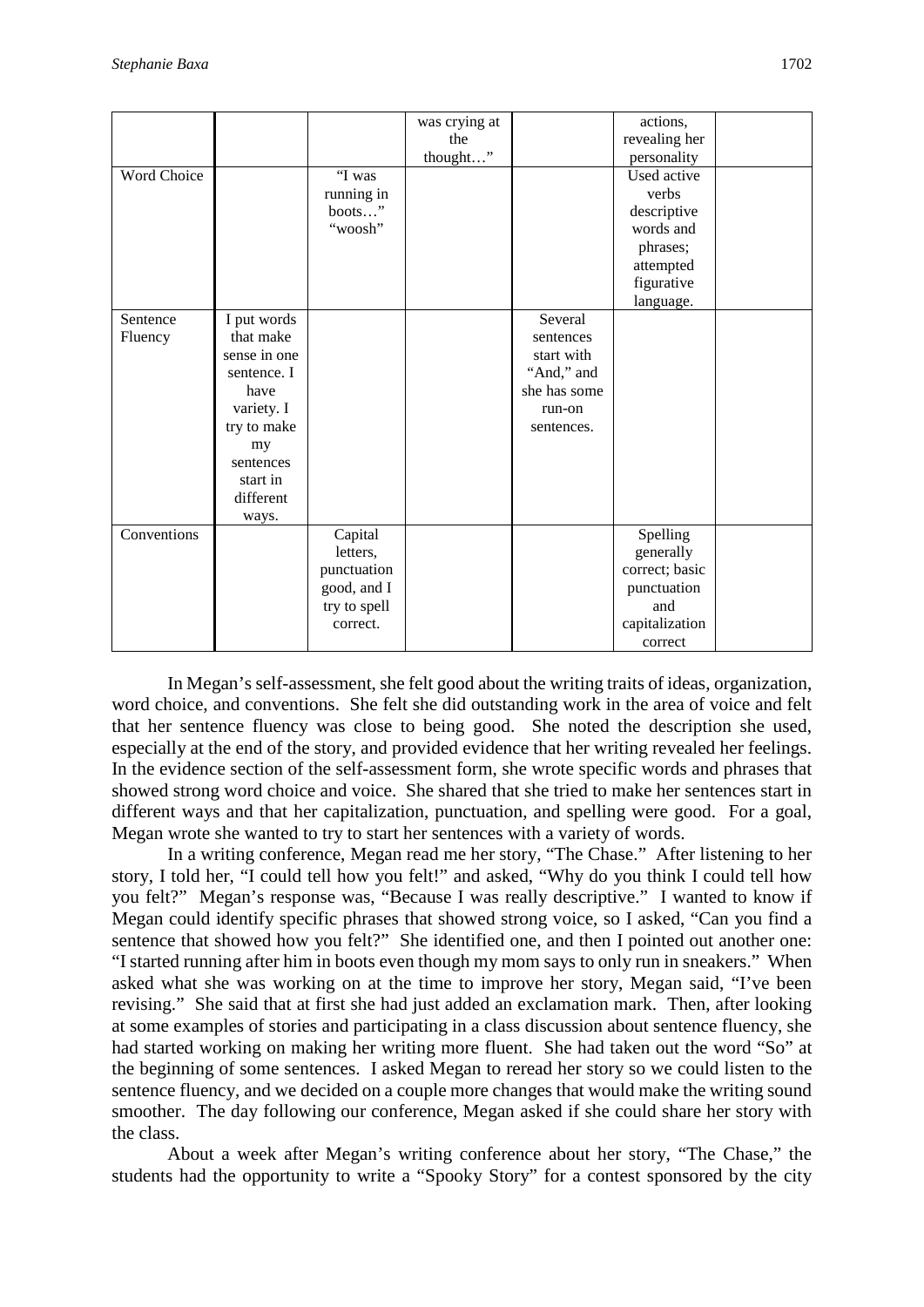library. Megan chose to write a story for this contest and went to the library to read her story aloud.

The next story Megan wrote was about a scary experience she had—getting her teeth pulled at the dentist's office (See Table 6). Megan's story contained a lot of description and details including thoughts, action, and dialogue. She appealed to the reader's senses by using specific nouns, adjectives, verbs, and adverbs, and she used similes that seemed like they belonged in the story. Megan's story was more organized than her other stories; in her introduction, she described the setting and gave the reader a clue about the main problem in the story, and she elaborated at the most important parts of the story. Although Megan included her personal feelings at the end of the story, I thought her ending could be improved. Punctuation, capitalization, and spelling were mostly correct, and her sentence fluency was very good compared to her other stories; she had varied her sentence beginnings and sentence lengths.

|                    |                         |              | Table 6. Megan's Self-Assessment and Teacher/Researcher's Assessment of "When I Got My Teeth Pulled" |             |                               |             |
|--------------------|-------------------------|--------------|------------------------------------------------------------------------------------------------------|-------------|-------------------------------|-------------|
|                    | Megan's Self-Assessment |              |                                                                                                      |             | Teacher/Researcher Assessment |             |
| Writing            | "Getting                | "Good"       | "Outstanding"                                                                                        | Approaching | Proficient                    | Proficient  |
| <b>Traits</b>      | There"                  |              |                                                                                                      | Proficiency |                               | with        |
|                    |                         |              |                                                                                                      |             |                               | Distinction |
| Ideas              |                         |              | I thought of every detail and                                                                        |             | Much                          |             |
|                    |                         |              | put it in my story in a way                                                                          |             | description                   |             |
|                    |                         |              | that made sense                                                                                      |             | and details                   |             |
|                    |                         |              |                                                                                                      |             | including                     |             |
|                    |                         |              |                                                                                                      |             | thoughts,                     |             |
|                    |                         |              |                                                                                                      |             | action, and                   |             |
|                    |                         |              |                                                                                                      |             | dialogue.                     |             |
|                    |                         |              |                                                                                                      |             | Uses humor.                   |             |
| Organization       |                         |              | I started my story by telling                                                                        |             | Lead set the                  |             |
|                    |                         |              | about my day at school. I                                                                            |             | scene for the                 |             |
|                    |                         |              | ended my story by saying                                                                             |             | main                          |             |
|                    |                         |              | how I felt to have my teeth                                                                          |             | problem.                      |             |
|                    |                         |              | out.                                                                                                 |             | Elaboration                   |             |
|                    |                         |              |                                                                                                      |             | in the most                   |             |
|                    |                         |              |                                                                                                      |             | important                     |             |
|                    |                         |              |                                                                                                      |             | part.                         |             |
| Voice              |                         |              | I said how the laughing gas                                                                          |             | Reveals                       |             |
|                    |                         |              | tasted and how I felt.                                                                               |             | thoughts and                  |             |
|                    |                         |              |                                                                                                      |             | personality                   |             |
|                    |                         |              |                                                                                                      |             | through                       |             |
|                    |                         |              |                                                                                                      |             | dialogue and<br>description   |             |
|                    |                         |              |                                                                                                      |             | such as,                      |             |
|                    |                         |              |                                                                                                      |             | "Why didn't                   |             |
|                    |                         |              |                                                                                                      |             | you tell                      |             |
|                    |                         |              |                                                                                                      |             | me"                           |             |
| <b>Word Choice</b> |                         |              | I described how I felt at the                                                                        |             | Used precise                  |             |
|                    |                         |              | dentist and what it felt like to                                                                     |             | nouns and                     |             |
|                    |                         |              | get the shots.                                                                                       |             | active verbs;                 |             |
|                    |                         |              |                                                                                                      |             | effective use                 |             |
|                    |                         |              |                                                                                                      |             | of figurative                 |             |
|                    |                         |              |                                                                                                      |             | language.                     |             |
| Sentence           |                         | I started    |                                                                                                      |             | The writing                   |             |
| Fluency            |                         | some         |                                                                                                      |             | flows; variety                |             |
|                    |                         | sentences in |                                                                                                      |             | of sentence                   |             |
|                    |                         | different    |                                                                                                      |             | lengths and                   |             |
|                    |                         | ways and     |                                                                                                      |             | beginnings.                   |             |
|                    |                         | made some    |                                                                                                      |             |                               |             |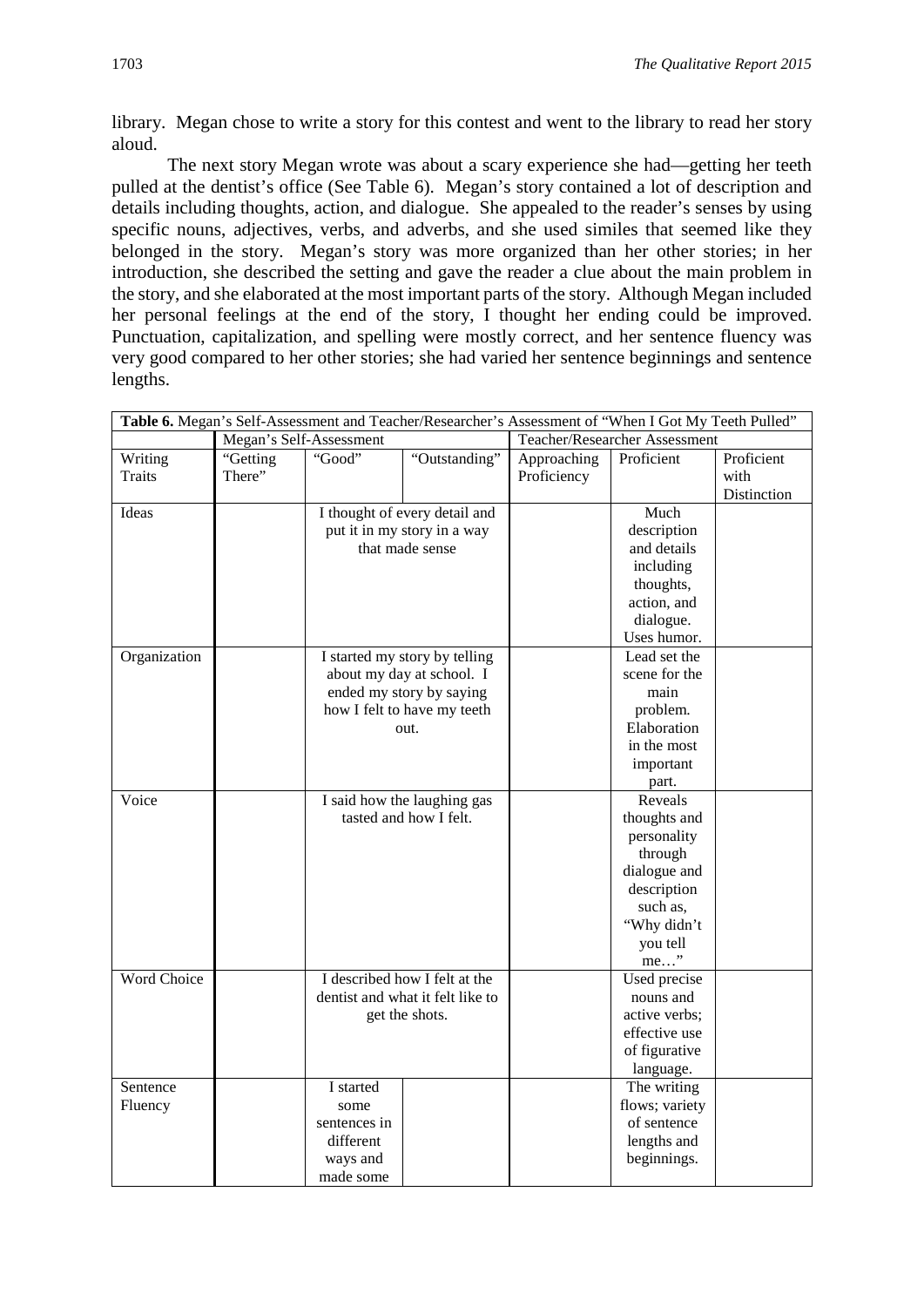|             | short and    |  |                 |  |
|-------------|--------------|--|-----------------|--|
|             | some long.   |  |                 |  |
| Conventions | I put the    |  | Punctuation,    |  |
|             | right        |  | capitalization, |  |
|             | punctuation  |  | and spelling    |  |
|             | marks where  |  | mostly          |  |
|             | they need to |  | correct         |  |
|             | go. I        |  |                 |  |
|             | capitalized  |  |                 |  |
|             | what I       |  |                 |  |
|             | needed to    |  |                 |  |
|             | capitalize.  |  |                 |  |

When Megan completed the self-assessment, she felt her writing was between "good" and "outstanding" in the areas of ideas, organization, voice, and word choice and felt her sentence fluency and conventions were "good." On the self-assessment form, she included evidence of the writing traits in her story. For example, she wrote, "I said how the laughing gas tasted and how I felt." Megan thought she did well thinking of every detail, including her thoughts and feelings so the reader could hear her voice, and writing a beginning and ending for her story. For evidence of sentence fluency, Megan wrote that she started her sentences in different ways and made some sentences short and some long.

After Megan wrote her story and completed the self-assessment, she said to me, "I want to read my story to you!" In a writing conference, she said she was working on sentence fluency by starting sentences in a variety of ways, and she read her story to me. I responded to her story by saying, "That was so fun to listen to! I could see the story in my head, and I felt like I could feel what you were feeling!" When I asked Megan what she thought she did really well, she said she was really descriptive especially in certain parts of the story and included how she thought and felt. Together, we found specific words and phrases she used that helped create a picture and found places where she included her thoughts and feelings. Megan was not sure what she could improve besides sentence fluency, and I suggested working on her ending. She had written a good ending by telling how she felt after having her teeth pulled out. Since she had started her story with, "It was a normal day at school (or so I thought)," I suggested she end her story by telling what she was thinking about this experience the next day at school. She liked that idea and added a five-sentence ending that included the thoughts she had the next day at school and a question she would like to ask her mom since her mom had taken her out of school to get her teeth pulled.

**Writing Progress**. In Megan's story, "The Chase," I found ideas, voice, word choice, and conventions to be proficient. Similarly, Megan called her ideas, word choice, and conventions "good" and her voice "outstanding." She thought her organization was "good," while I found it to be approaching proficiency. We both saw that sentence fluency needed improvement.

Megan's sentence fluency improved when she revised "The Chase." She made some revisions independently and some with help, finding various ways to begin sentences, split sentences, and combine sentences to make the sentences flow.

When I determined a score for Megan's story, "When I Got My Teeth Pulled," I found her writing showed proficiency in all six traits. Megan also believed all the writing traits were strong in her story as she gave her writing a "good/outstanding" rating for the traits of ideas, organization, voice, and word choice and a "good" rating for sentence fluency and conventions. From the beginning to the end of the study, Megan's writing improved from "approaching proficiency" to "proficient" in organization and sentence fluency.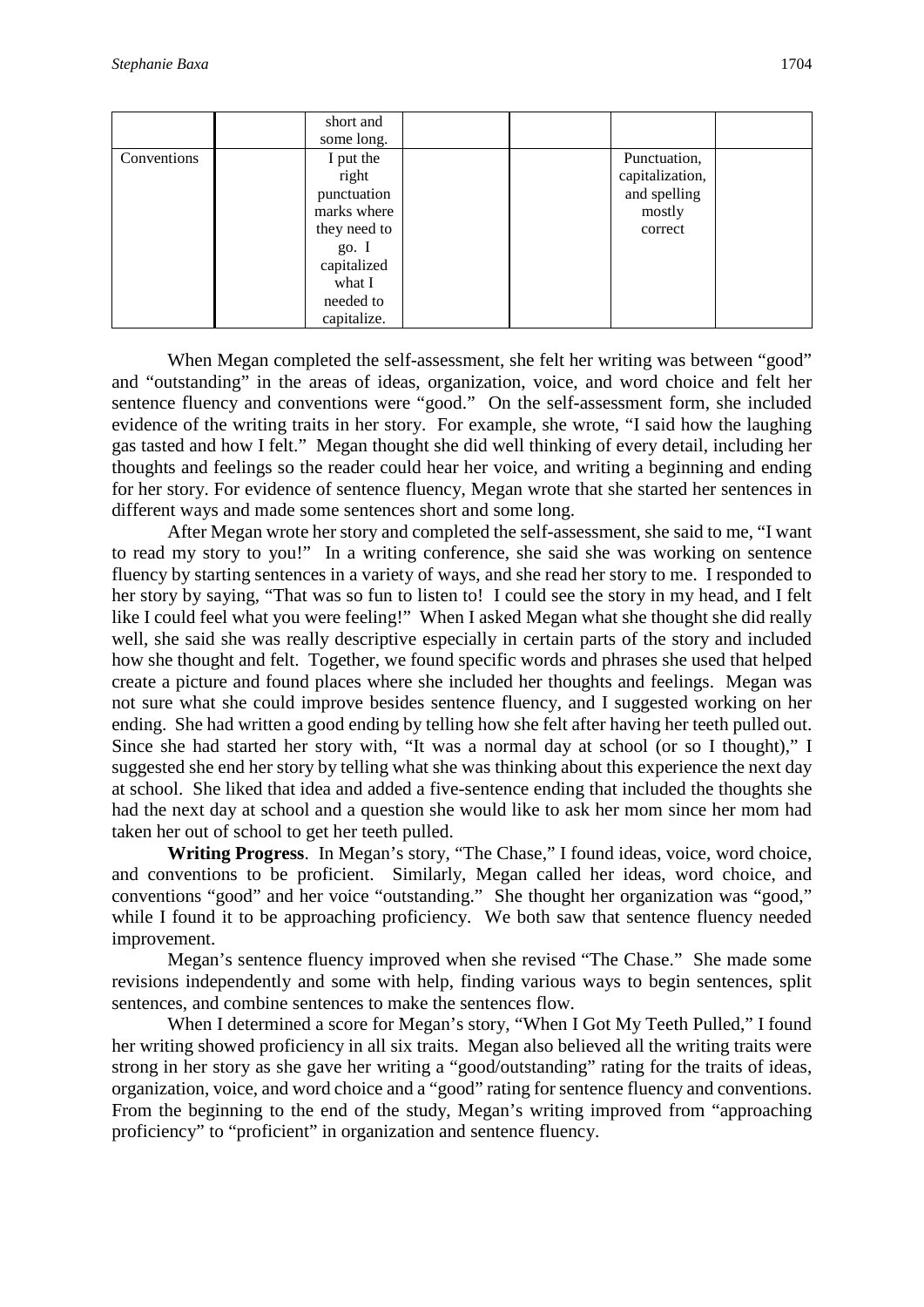#### **Discussion and Limitations**

Results of the study have implications for enhancing the feedback process in the classroom. Self-assessment and dialogue served as tools for providing feedback for the student and teacher to use for the improvement of writing. Feedback generated through the selfassessment process enhanced students' ability to talk about the traits of effective writing and the strengths and weaknesses of their own writing. In addition, the feedback enhanced students' ability to revise their stories.

At the conclusion of the study, students talked in-depth about the characteristics of effective stories, naming and describing several specific characteristics. When the students described quality narratives, they used words they had seen on the rubric for self-assessment and words the teacher/researcher had used in dialogue with them. Students' detailed descriptions of effective writing at the end of the study showed understanding of the learning targets for fifth-grade narrative writing.

The self-assessment process gave students multiple opportunities throughout the writing process to read their writing, to use the rubric to give their writing a score for each trait, and to provide evidence for their scores. As students practiced identifying the strengths and weaknesses of their writing and supporting their thoughts with evidence, they became more aware of the strengths of their writing and areas they needed to improve. For each student, the teacher/researcher noticed similarities between her assessments and the student's assessments both before and after the dialogue during writing conferences.

Students' knowledge of the strengths and weaknesses of their writing was enhanced as the teacher/researcher gave students feedback during writing conferences, referring to the completed rubric and sharing her thoughts about the students' writing. The weaknesses students identified at the end of the study were weaknesses the teacher/researcher had identified and areas the students had worked on improving.

The self-assessment process served as a tool for generating feedback *from* students as well. The fifth-grade students generated feedback as they completed the self-assessment form and as they responded to questions the teacher/researcher asked during writing conferences. Because students had analyzed their writing and had found strengths and areas of need prior to the writing conference, they were ready to answer questions the teacher/researcher asked them about their writing and were able to set goals for revising their writing. In order to set goals, students referred to the information on their completed rubrics, including the strengths and weaknesses they had found and the description of each writing trait.

After using the student-created rubric to assess their own writing, students realized areas they needed to improve and worked independently to make revisions. Students showed motivation to make revisions to drafts of writing and to listen to their teacher's thoughts and suggestions.

Although students found ways to improve their writing, teacher feedback remained important. Students did not always recognize areas they needed to improve. Dialogue during the writing conference and feedback from the teacher was an essential part of the assessment and growth process.

During writing conferences, the types of questions asked and specific teacher language used gave students further opportunities to generate feedback and set goals. The teacher/researcher asked students to name specific ways they could improve their stories. As students generated feedback, the teacher expanded on the student-generated feedback by using causal statements, letting students know the positive results of actions they took when writing. Writing conferences served as opportunities for the teacher to use language to encourage selfefficacy and a growth mindset in students. During the conferences, the feedback the teacher/researcher gave helped the students notice their efforts and changes in their writing.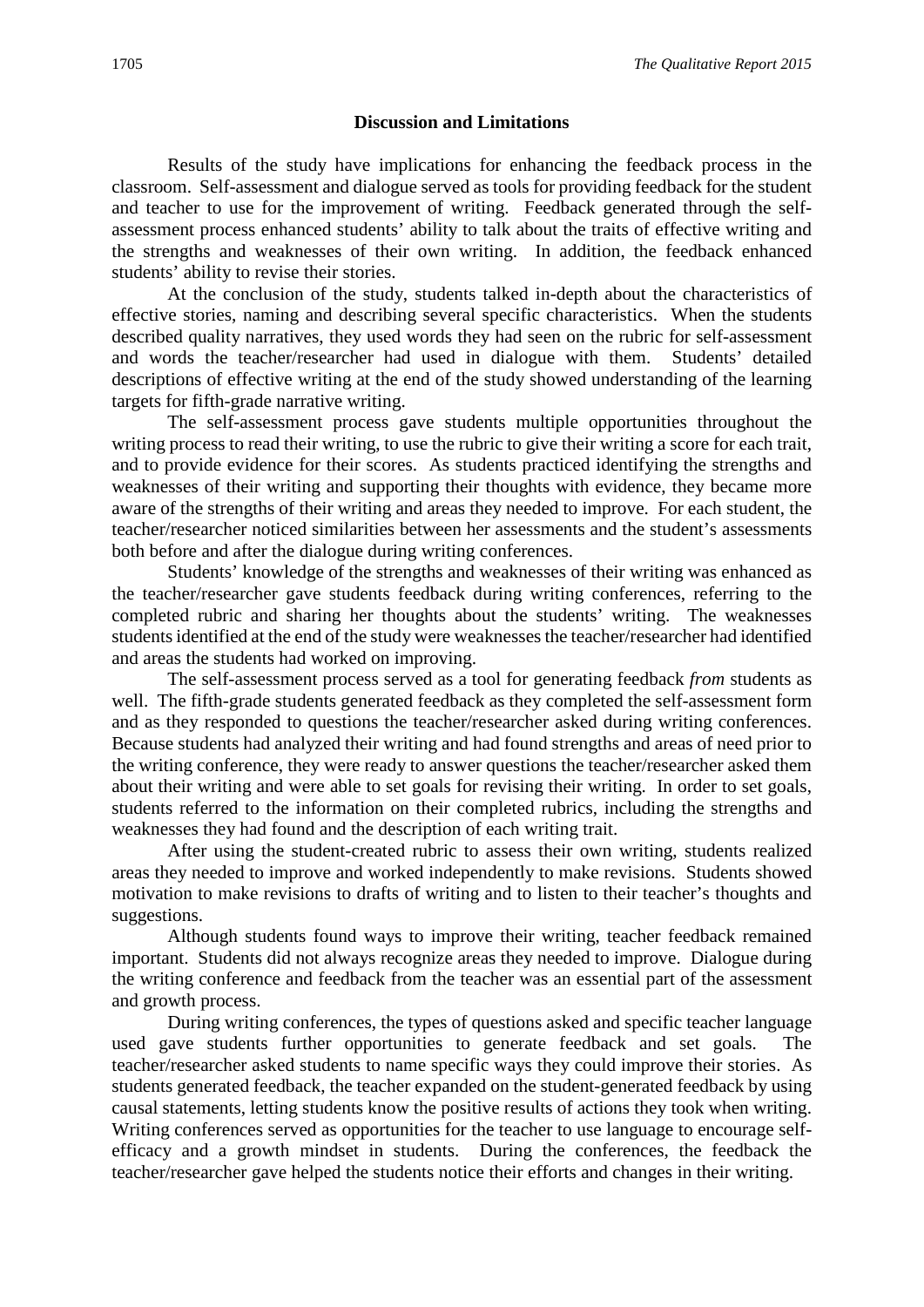The teacher/researcher found dialogue was even more important than she expected. While self-assessment provided a way for students to reflect, at times students needed feedback and guidance from the teacher to improve their writing. For example, the teacher asked questions and gave suggestions to one student to help the student decide how to begin and end his story. The same student included little detail on his first self-assessment form; however, when the teacher asked him to share and explain his thoughts, he reflected on his work and the traits of effective writing. At times, students had misconceptions about the meaning of particular writing traits. Through dialogue, the teacher helped students understand the traits. She pointed out examples in the student's writing that showed particular traits, and she showed students areas that needed to improve according to the rubric. At the end of the study, the teacher/researcher believed strongly in combining self-assessment and dialogue for student growth in the area of writing. Students took control of their learning, and the teacher used the students' reflections as starting points for discussions and improvement.

The rubric or self-assessment form brought focus to conversations throughout the learning process. The teacher used the student's completed self-assessment form to decide what questions to ask the student. The rubric gave the teacher and student a reference point for goal-setting and for deciding specific actions the student might take to improve his writing.

Examining each student's completed self-assessment before meeting with the student helped the teacher/researcher give helpful feedback. Reading the goal written by the student helped the teacher/researcher focus her instruction on an area of need identified by the student, placing the student in control of the learning.

Reading models of quality narrative writing and creating the rubric with the teacher was an important part of the process prior to student reflection/self-assessment. Students were familiar with the rubric and felt ownership of it when they used it; the rubric was meaningful to them. Similar to the findings in some existing studies (Andrade et al., 2008 and Andrade et al., 2010), student involvement in examining exemplar writing, creating a rubric, and assessing drafts of writing was beneficial for the composition of effective writing and the improvement of writing.

Limitations of this study included the length of the study and the diversity of participants. If the study would have taken place during an entire school year, more themes may have emerged. During a greater length of time, students' writing and knowledge of writing might show more improvement. In addition, the teacher/researcher could collect more evidence of students revising their writing and of student motivation to improve their writing. Creswell (2009) recommends three to five participants for case study research, which was supported by the research methodology. While this study included three participants, they were of similar racial and religious backgrounds and similar academic ability. If the teacher/researcher had chosen participants from diverse backgrounds, readers might have been able to generalize the findings to a greater extent.

A consideration for future research may be to explore the mindset and self-efficacy of students who use self-assessment. Exploring the impact of teacher language during writing conferences on the mindset and self-efficacy of students may bring interesting results. Another suggestion for future studies is to explore ways to elicit a greater amount of feedback *from students* throughout the learning process.

In order for students to be highly self-efficacious in school and feel in control of their learning, they must realize how their efforts are tied to their growth. Assessment must be formative, must be part of daily instruction, and must involve students. Teachers can involve students in the formative assessment process by asking students to examine and describe exemplar narratives and by giving students opportunities to assess their own writing with a rubric created by the students themselves. Furthermore, frequent writing conferences can provide opportunities for teachers to inform students about their writing and to show students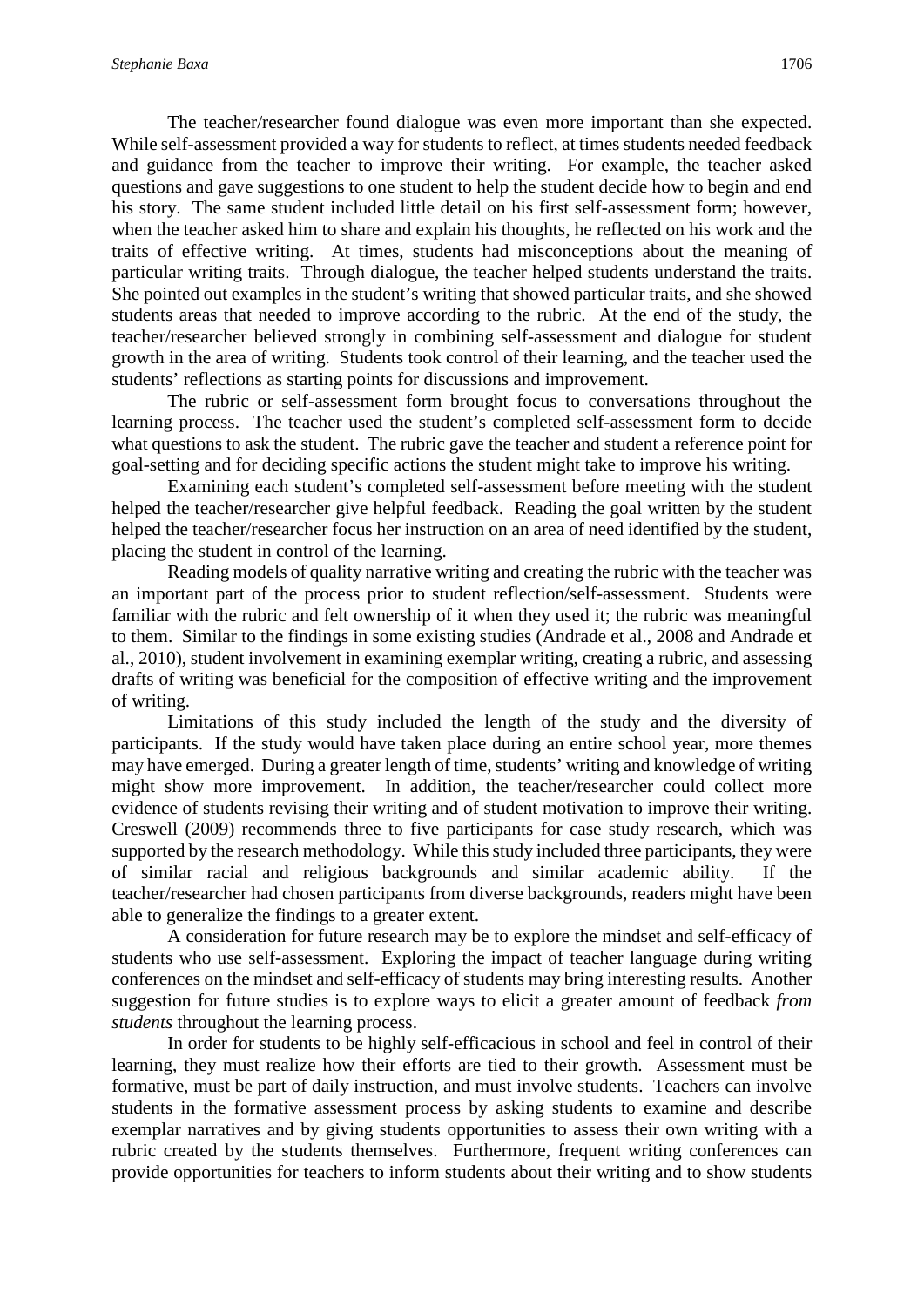how effort contributes to growth. The reflective process of self-assessment can help students learn more about the traits of effective writing and about their own writing. It can put students in control of their learning, helping them set goals and improve their work. Through selfassessment and dialogue, students can discover the impact of their efforts and can decide to continue learning and growing.

#### **References**

- Andrade, H., & Du, Y. (2007). Student responses to criteria-referenced self-assessment. *Assessment & Evaluation in Higher Education*, *32*(2), 159-181.
- Andrade, H., & Valtcheva, A. (2009). Promoting learning and achievement through selfassessment. *Theory Into Practice*, *48*(1), 12-19. http://dx.doi.org/10.1080/00405840802577544
- Andrade, H. L., Du, Y., & Mycek, K. (2010). Rubric-referenced self-assessment and middle school students' writing. *Assessment in Education: Principles, Policy & Practice*, *17*(2), 199-214. http://dx.doi/org/10.1080/09695941003696172
- Andrade, H. L., Du, Y., & Wang, X. (2008). Putting rubrics to the test: The effect of a model, criteria generation, and rubric-referenced self-assessment on elementary school students' writing. *Educational Measurement: Issues and Practice*, *27*(2), 3-13.
- Andrade, H. L., Wang, X., Du, Y., & Akawi, R. L. (2009). Rubric-referenced self-assessment and self-efficacy for writing. *Journal of Educational Research*, *102*(4), 287-302.
- Black, P., & Wiliam, D. (1998a). Assessment and classroom learning. *Assessment in Education: Principles, Policy & Practice, 5*(1), 7-74.
- Black, P., & Wiliam, D. (1998b). Inside the black box: Raising standards through classroom assessment. *Phi Delta Kappan*, *80*(2), 139-144.
- Bloom, B. S. (1984). The search for methods of group instruction as effective as one-to-one tutoring. *Educational Leadership*, *41*(8), 4-17.
- Brookhart, S. M. (2008). *How to give effective feedback to your students*. Alexandria, VA: ASCD.
- Carless, D. (2006). Differing perceptions in the feedback process. *Studies in Higher Education*, *31*(2), 219-233. http://dx.doi.org/10.1080/03075070600572132
- Cauley, K. M., & McMillan, J. H. (2010). Formative assessment techniques to support student motivation and achievement. *Clearing House: A Journal of Educational Strategies, Issues and Ideas*, *83*(1), 1-6.
- Creswell, J. W. (2009). *Research design: Qualitative, quantitative, and mixed methods approaches* (3rd ed.). Los Angeles, CA: Sage.
- Dweck, C. S. (2006). *Mindset*. New York, NY: Ballentine Books.
- Dweck, C. S. (2010). Even geniuses work hard. *Educational Leadership*, *68*(1), 16-20.
- Hattie, J. (2009). *Visible learning: A synthesis of over 800 meta-analyses relating to achievement*. New York, NY: Routledge.
- Johnston, P. H. (2012). *Opening minds*. Portland, ME: Stenhouse.
- Rasinski, T. (2004). Creating fluent readers. *Educational Leadership*, *61*(6), 46-51.
- Stiggins, R. (2007). Assessment through the student's eyes. *Educational Leadership, 64*(8), 22-26.
- Stiggins, R., & Chappuis, J. (2005). Using student-involved classroom assessment to close achievement gaps. *Theory Into Practice*, *44*(1), 11-18.
- Stiggins, R. J., & Chappuis, J. (2012). *An introduction to student-involved assessment for learning* (6<sup>th</sup> ed.). Boston, MA: Pearson.
- Tracey, D. H., & Morrow, L. M. (2006). *Lenses on reading: An introduction to theories and models*. New York, NY: Guilford.